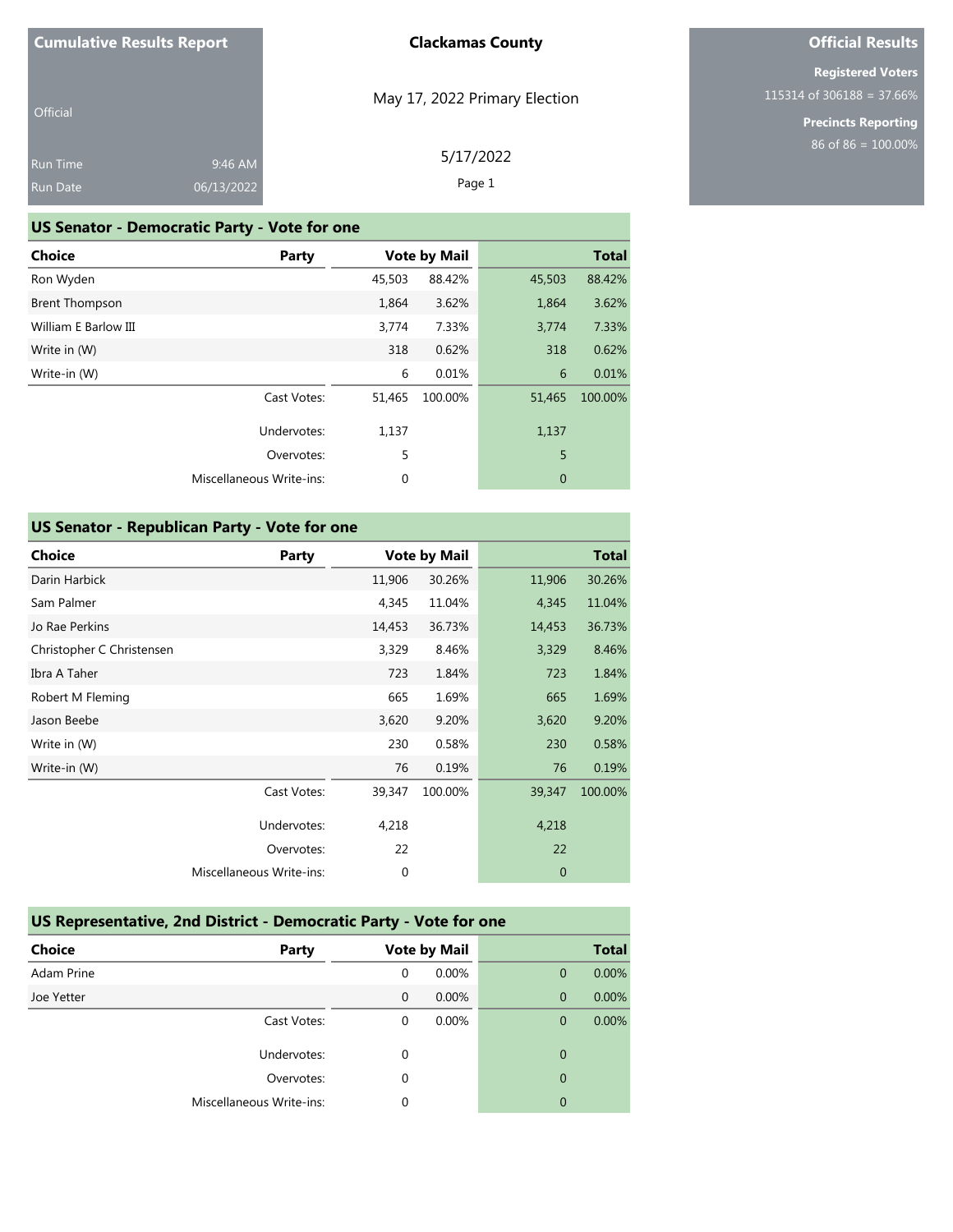| <b>Official</b> |            |  |
|-----------------|------------|--|
| <b>Run Time</b> | 9:46 AM    |  |
| <b>Run Date</b> | 06/13/2022 |  |

May 17, 2022 Primary Election

# **Official Results**

**Registered Voters** 115314 of 306188 = 37.66%

> **Precincts Reporting** 86 of 86 = 100.00%

| $5$ AM $\,$ | 5/17/2022 |
|-------------|-----------|
| 2022        | Page 2    |
|             |           |

### **US Representative, 2nd District - Republican Party - Vote for one**

| <b>Choice</b>       | Party                    |              | <b>Vote by Mail</b> |              | <b>Total</b> |
|---------------------|--------------------------|--------------|---------------------|--------------|--------------|
| Mark Cavener        |                          | $\mathbf 0$  | 0.00%               | $\mathbf{0}$ | 0.00%        |
| Katherine M Gallant |                          | $\mathbf{0}$ | 0.00%               | $\mathbf{0}$ | 0.00%        |
| Cliff S Bentz       |                          | $\mathbf 0$  | 0.00%               | $\mathbf{0}$ | 0.00%        |
|                     | Cast Votes:              | 0            | 0.00%               | $\mathbf{0}$ | 0.00%        |
|                     | Undervotes:              | 0            |                     | $\mathbf{0}$ |              |
|                     | Overvotes:               | 0            |                     | $\mathbf{0}$ |              |
|                     | Miscellaneous Write-ins: | 0            |                     | $\mathbf{0}$ |              |

### **US Representative, 3rd District - Democratic Party - Vote for one**

| <b>Choice</b>       | Party                    |             | <b>Vote by Mail</b> |                | <b>Total</b> |
|---------------------|--------------------------|-------------|---------------------|----------------|--------------|
| Jonathan E Polhemus |                          | 657         | 8.77%               | 657            | 8.77%        |
| Earl Blumenauer     |                          | 6,761       | 90.27%              | 6,761          | 90.27%       |
| Write in (W)        |                          | 34          | 0.45%               | 34             | 0.45%        |
| Write-in (W)        |                          | 38          | 0.51%               | 38             | 0.51%        |
|                     | Cast Votes:              | 7,490       | 100.00%             | 7,490          | 100.00%      |
|                     | Undervotes:              | 365         |                     | 365            |              |
|                     | Overvotes:               | 1           |                     | $\mathbf{1}$   |              |
|                     | Miscellaneous Write-ins: | $\mathbf 0$ |                     | $\overline{0}$ |              |
|                     |                          |             |                     |                |              |

### **US Representative, 3rd District - Republican Party - Vote for one**

| <b>Choice</b>  | Party                    |       | <b>Vote by Mail</b> |                | <b>Total</b> |
|----------------|--------------------------|-------|---------------------|----------------|--------------|
| Joanna Harbour |                          | 5,232 | 98.27%              | 5,232          | 98.27%       |
| Write in (W)   |                          | 70    | 1.31%               | 70             | 1.31%        |
| Write-in (W)   |                          | 22    | 0.41%               | 22             | 0.41%        |
|                | Cast Votes:              | 5,324 | 100.00%             | 5,324          | 100.00%      |
|                | Undervotes:              | 4,400 |                     | 4,400          |              |
|                | Overvotes:               | 1     |                     | $\mathbf{1}$   |              |
|                | Miscellaneous Write-ins: | 0     |                     | $\overline{0}$ |              |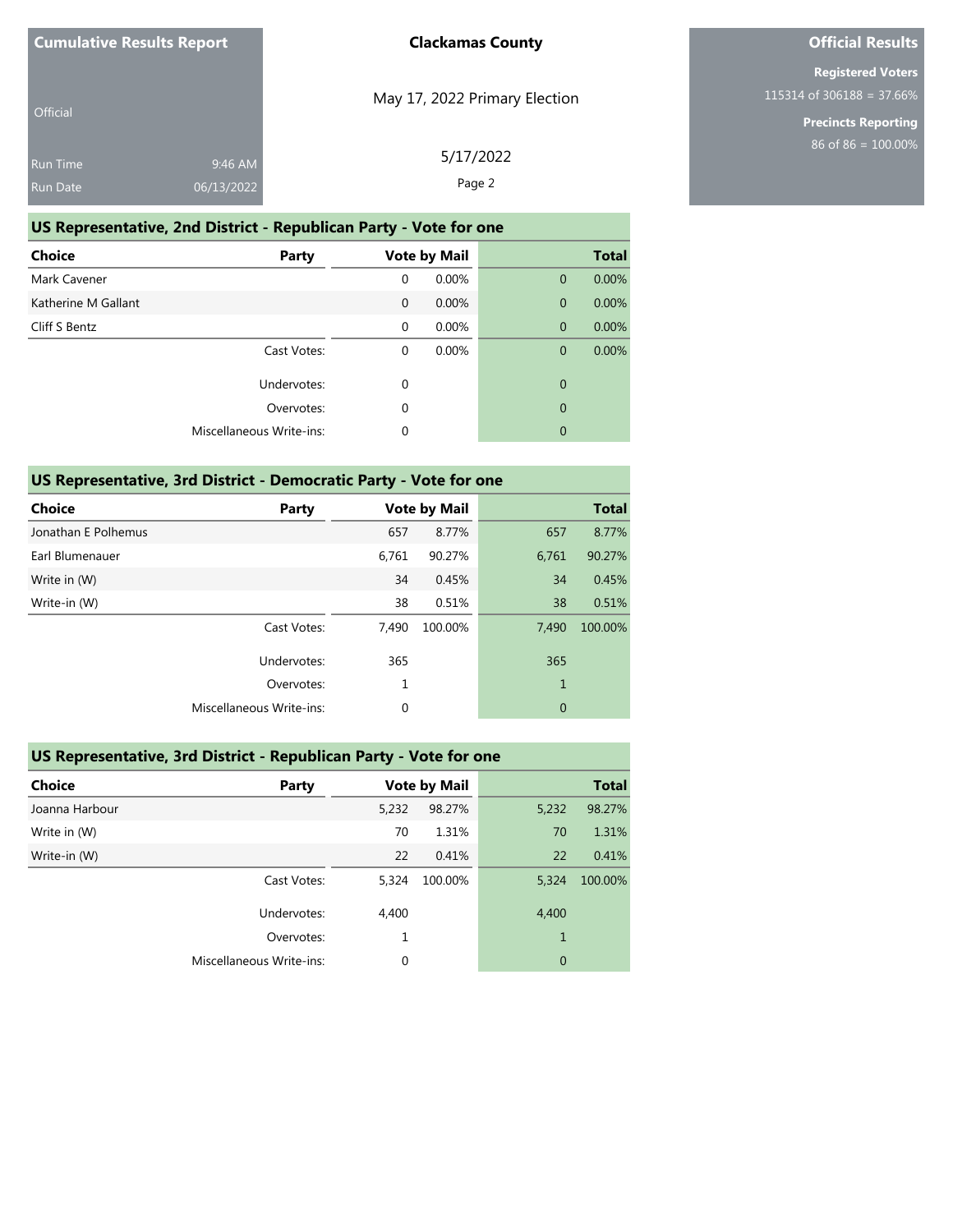| Official        |            |  |
|-----------------|------------|--|
| <b>Run Time</b> | 9:46 AM    |  |
| <b>Run Date</b> | 06/13/2022 |  |

May 17, 2022 Primary Election

# **Official Results**

**Registered Voters** 115314 of 306188 = 37.66%

> **Precincts Reporting** 86 of 86 = 100.00%

| $5$ AM $\,$ | 5/17/2022 |
|-------------|-----------|
| 2022        | Page 3    |
|             |           |

### **US Representative, 5th District - Democratic Party - Vote for one**

| <b>Choice</b>        | Party                           |        | <b>Vote by Mail</b> |        | <b>Total</b> |
|----------------------|---------------------------------|--------|---------------------|--------|--------------|
| Kurt Schrader        |                                 | 20,427 | 52.60%              | 20,427 | 52.60%       |
| Jamie McLeod-Skinner |                                 | 18,179 | 46.81%              | 18,179 | 46.81%       |
| Write in (W)         |                                 | 202    | 0.52%               | 202    | 0.52%        |
| Write-in (W)         |                                 | 30     | 0.08%               | 30     | 0.08%        |
|                      | Cast Votes:                     | 38,838 | 100.00%             | 38,838 | 100.00%      |
|                      | Undervotes:                     | 921    |                     | 921    |              |
|                      | Overvotes:                      | 3      |                     | 3      |              |
|                      | <b>Miscellaneous Write-ins:</b> | 0      |                     | 0      |              |

### **US Representative, 5th District - Republican Party - Vote for one**

| Party                    |        |         |                     | <b>Total</b> |
|--------------------------|--------|---------|---------------------|--------------|
|                          | 534    | 1.92%   | 534                 | 1.92%        |
|                          | 2,573  | 9.25%   | 2,573               | 9.25%        |
|                          | 7,489  | 26.94%  | 7,489               | 26.94%       |
|                          | 12,562 | 45.18%  | 12,562              | 45.18%       |
|                          | 4,464  | 16.06%  | 4,464               | 16.06%       |
|                          | 132    | 0.47%   | 132                 | 0.47%        |
|                          | 48     | 0.17%   | 48                  | 0.17%        |
| Cast Votes:              | 27,802 | 100.00% | 27,802              | 100.00%      |
| Undervotes:              | 2,198  |         | 2,198               |              |
| Overvotes:               | 14     |         | 14                  |              |
| Miscellaneous Write-ins: | 0      |         | $\mathbf{0}$        |              |
|                          |        |         | <b>Vote by Mail</b> |              |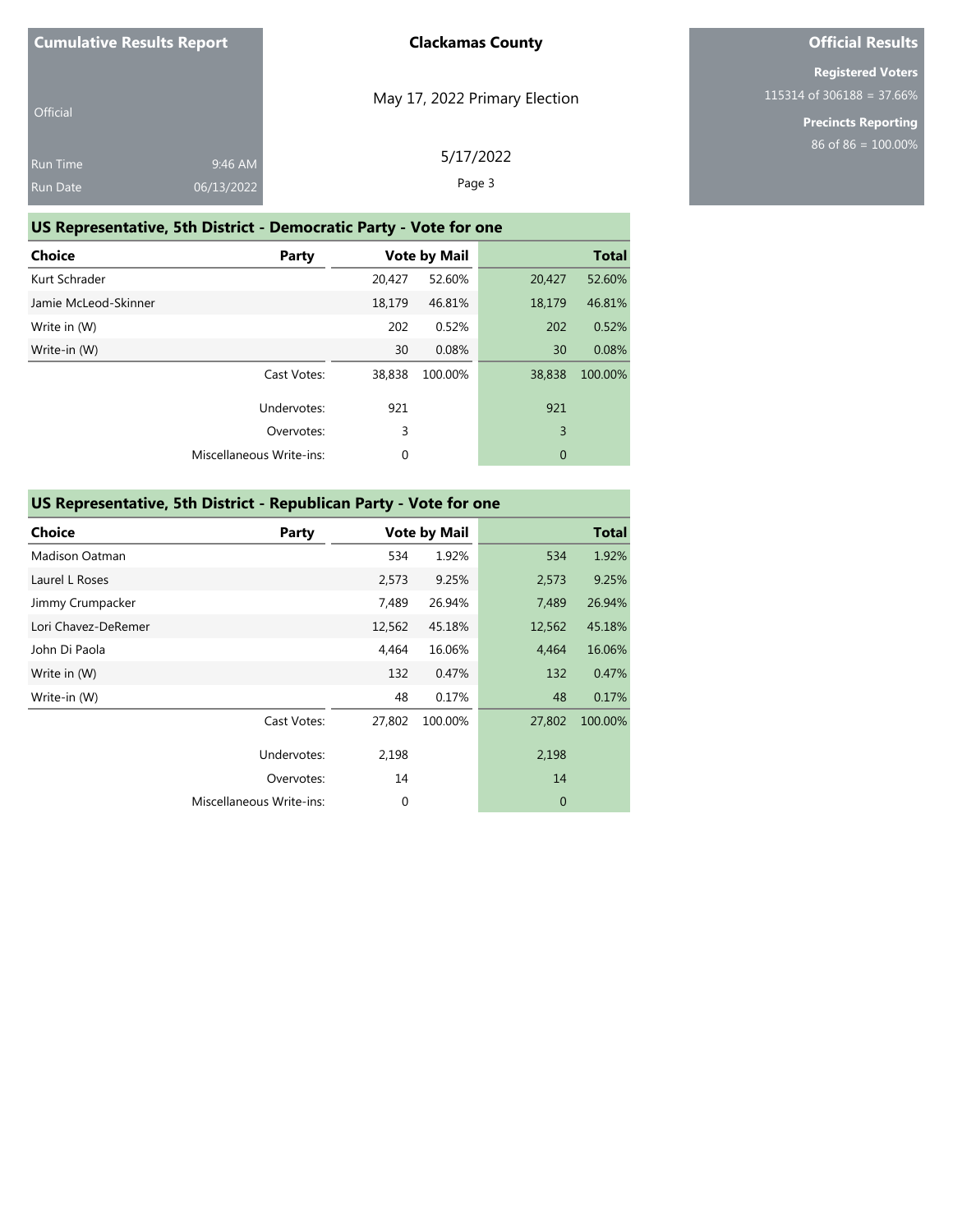| Official        |            |  |
|-----------------|------------|--|
| <b>Run Time</b> | 9:46 AM    |  |
| <b>Run Date</b> | 06/13/2022 |  |

# May 17, 2022 Primary Election

5/17/2022 Page 4

# **Official Results**

**Registered Voters** 115314 of 306188 = 37.66%

> **Precincts Reporting** 86 of 86 = 100.00%

| US Representative, 6th District - Democratic Party - Vote for one |                          |             |                     |              |              |  |
|-------------------------------------------------------------------|--------------------------|-------------|---------------------|--------------|--------------|--|
| <b>Choice</b>                                                     | <b>Party</b>             |             | <b>Vote by Mail</b> |              | <b>Total</b> |  |
| Cody Reynolds                                                     |                          | 398         | 8.27%               | 398          | 8.27%        |  |
| Teresa Alonso Leon                                                |                          | 176         | 3.66%               | 176          | 3.66%        |  |
| Andrea Salinas                                                    |                          | 2,313       | 48.08%              | 2,313        | 48.08%       |  |
| Loretta Smith                                                     |                          | 557         | 11.58%              | 557          | 11.58%       |  |
| Kathleen Harder                                                   |                          | 197         | 4.09%               | 197          | 4.09%        |  |
| Matt West                                                         |                          | 299         | 6.21%               | 299          | 6.21%        |  |
| Greg Goodwin                                                      |                          | 8           | 0.17%               | 8            | 0.17%        |  |
| Carrick Flynn                                                     |                          | 830         | 17.25%              | 830          | 17.25%       |  |
| Ricky Barajas                                                     |                          | 13          | 0.27%               | 13           | 0.27%        |  |
| Write in (W)                                                      |                          | 3           | 0.06%               | 3            | 0.06%        |  |
| Write-in (W)                                                      |                          | 17          | 0.35%               | 17           | 0.35%        |  |
|                                                                   | Cast Votes:              | 4,811       | 100.00%             | 4,811        | 100.00%      |  |
|                                                                   | Undervotes:              | 175         |                     | 175          |              |  |
|                                                                   | Overvotes:               | 3           |                     | 3            |              |  |
|                                                                   | Miscellaneous Write-ins: | $\mathbf 0$ |                     | $\mathbf{0}$ |              |  |
|                                                                   |                          |             |                     |              |              |  |

### **US Representative, 6th District - Republican Party - Vote for one**

| <b>Choice</b>      | Party                    |             | <b>Vote by Mail</b> |                | <b>Total</b> |
|--------------------|--------------------------|-------------|---------------------|----------------|--------------|
| Amy L Ryan Courser |                          | 698         | 19.50%              | 698            | 19.50%       |
| David Russ         |                          | 146         | 4.08%               | 146            | 4.08%        |
| Nathan A Sandvig   |                          | 161         | 4.50%               | 161            | 4.50%        |
| Angela Plowhead    |                          | 407         | 11.37%              | 407            | 11.37%       |
| Ron Noble          |                          | 559         | 15.61%              | 559            | 15.61%       |
| Mike Erickson      |                          | 1,370       | 38.27%              | 1,370          | 38.27%       |
| Jim Bunn           |                          | 222         | 6.20%               | 222            | 6.20%        |
| Write in (W)       |                          | 6           | 0.17%               | 6              | 0.17%        |
| Write-in (W)       |                          | 11          | 0.31%               | 11             | 0.31%        |
|                    | Cast Votes:              | 3,580       | 100.00%             | 3,580          | 100.00%      |
|                    | Undervotes:              | 264         |                     | 264            |              |
|                    | Overvotes:               | 4           |                     | $\overline{4}$ |              |
|                    | Miscellaneous Write-ins: | $\mathbf 0$ |                     | $\mathbf 0$    |              |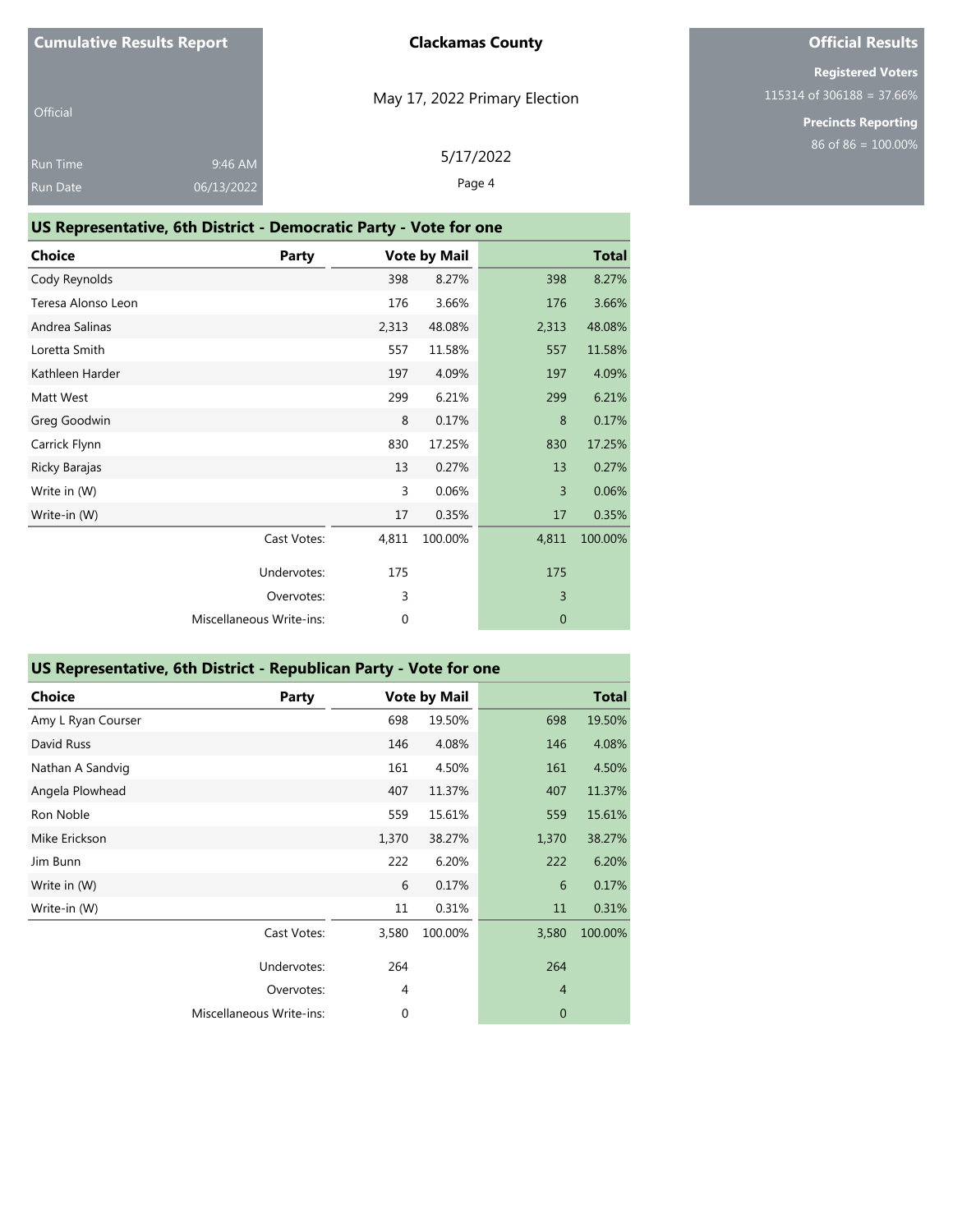Official

9:46 AM

# May 17, 2022 Primary Election

5/17/2022

Page 5

06/13/2022

| <b>Choice</b>          | Party                    |             | <b>Vote by Mail</b> |              | <b>Total</b> |
|------------------------|--------------------------|-------------|---------------------|--------------|--------------|
| <b>Tobias Read</b>     |                          | 19,214      | 37.72%              | 19,214       | 37.72%       |
| John Sweeney           |                          | 456         | 0.90%               | 456          | 0.90%        |
| Patrick E Starnes      |                          | 903         | 1.77%               | 903          | 1.77%        |
| Dave W Stauffer        |                          | 235         | 0.46%               | 235          | 0.46%        |
| Peter W Hall           |                          | 84          | 0.16%               | 84           | 0.16%        |
| Genevieve Wilson H     |                          | 150         | 0.29%               | 150          | 0.29%        |
| Keisha Lanell Merchant |                          | 187         | 0.37%               | 187          | 0.37%        |
| <b>Michael Cross</b>   |                          | 162         | 0.32%               | 162          | 0.32%        |
| George L Carrillo      |                          | 909         | 1.78%               | 909          | 1.78%        |
| Tina Kotek             |                          | 25,955      | 50.95%              | 25,955       | 50.95%       |
| Michael Trimble        |                          | 403         | 0.79%               | 403          | 0.79%        |
| Ifeanyichukwu C Diru   |                          | 172         | 0.34%               | 172          | 0.34%        |
| Wilson R Bright        |                          | 292         | 0.57%               | 292          | 0.57%        |
| Julian Bell            |                          | 346         | 0.68%               | 346          | 0.68%        |
| David Beem             |                          | 146         | 0.29%               | 146          | 0.29%        |
| Write in (W)           |                          | 815         | 1.60%               | 815          | 1.60%        |
| Write-in (W)           |                          | 514         | 1.01%               | 514          | 1.01%        |
|                        | Cast Votes:              | 50,943      | 100.00%             | 50,943       | 100.00%      |
|                        | Undervotes:              | 1,641       |                     | 1,641        |              |
|                        | Overvotes:               | 23          |                     | 23           |              |
|                        | Miscellaneous Write-ins: | $\mathbf 0$ |                     | $\mathbf{0}$ |              |

# **Official Results**

**Registered Voters** 115314 of 306188 = 37.66%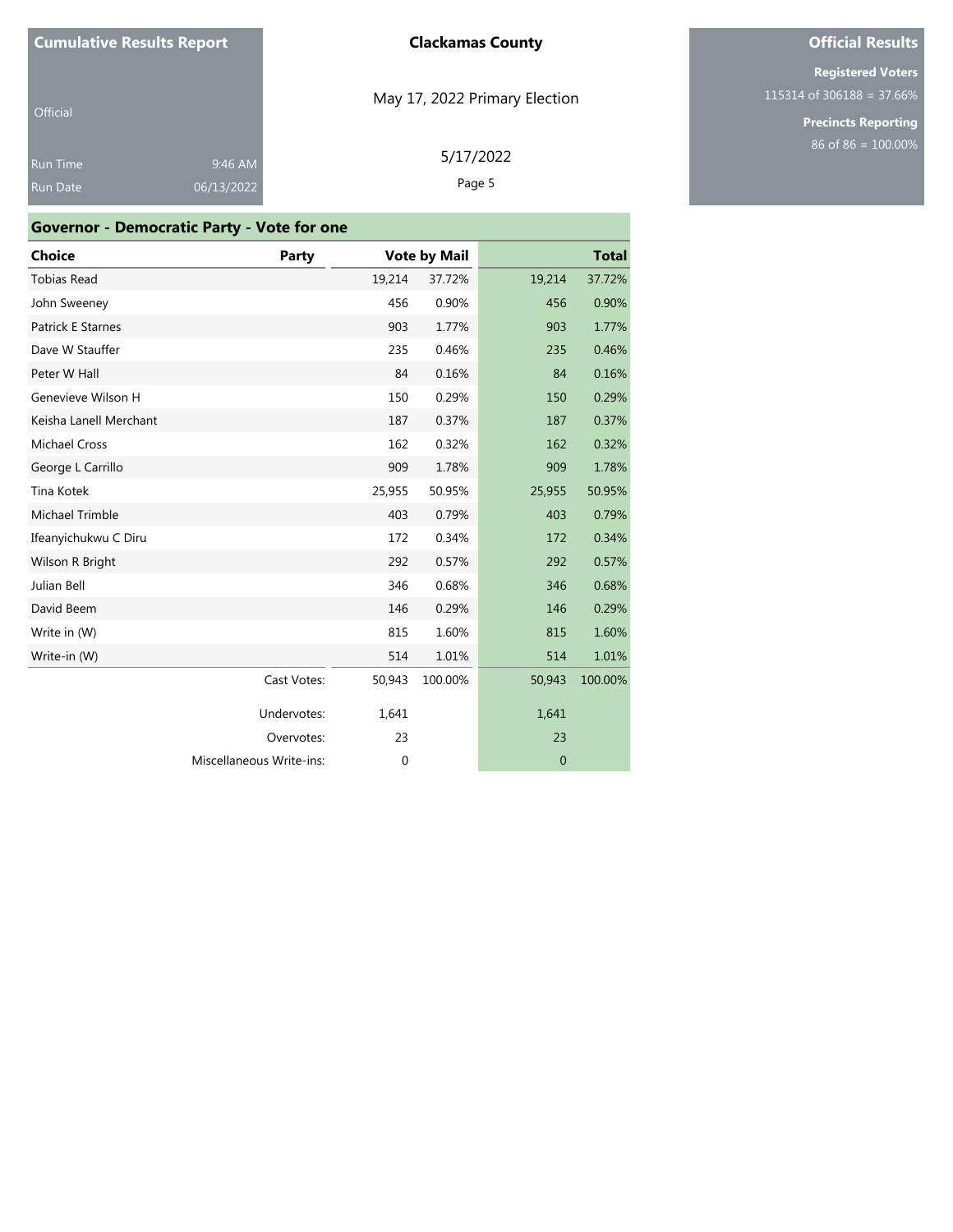# **Official Results**

**Registered Voters** 115314 of 306188 = 37.66%

> **Precincts Reporting** 86 of 86 = 100.00%

| Official        |            |
|-----------------|------------|
| <b>Run Time</b> | 9:46 AM    |
| <b>Run Date</b> | 06/13/2022 |

### **Governor - Republican Party - Vote for one**

| <b>Choice</b>            | Party                    |             | <b>Vote by Mail</b> |              | <b>Total</b> |
|--------------------------|--------------------------|-------------|---------------------|--------------|--------------|
| Amber R Richardson       |                          | 113         | 0.26%               | 113          | 0.26%        |
| <b>Bill Sizemore</b>     |                          | 1,353       | 3.16%               | 1,353        | 3.16%        |
| Stefan G Strek (Stregoi) |                          | 11          | 0.03%               | 11           | 0.03%        |
| Nick Hess                |                          | 469         | 1.09%               | 469          | 1.09%        |
| John G Presco            |                          | 21          | 0.05%               | 21           | 0.05%        |
| <b>Bud Pierce</b>        |                          | 2,538       | 5.92%               | 2,538        | 5.92%        |
| Stan Pulliam             |                          | 7,418       | 17.31%              | 7,418        | 17.31%       |
| Kerry McQuisten          |                          | 1,422       | 3.32%               | 1,422        | 3.32%        |
| Tim McCloud              |                          | 405         | 0.94%               | 405          | 0.94%        |
| <b>Brandon C Merritt</b> |                          | 241         | 0.56%               | 241          | 0.56%        |
| Reed Christensen         |                          | 229         | 0.53%               | 229          | 0.53%        |
| Jessica Gomez            |                          | 1,001       | 2.34%               | 1,001        | 2.34%        |
| Marc Thielman            |                          | 3,816       | 8.90%               | 3,816        | 8.90%        |
| <b>Bob Tiernan</b>       |                          | 6,483       | 15.13%              | 6,483        | 15.13%       |
| Christine Drazan         |                          | 10,298      | 24.03%              | 10,298       | 24.03%       |
| Court Boice              |                          | 225         | 0.52%               | 225          | 0.52%        |
| <b>Bridget Barton</b>    |                          | 6,153       | 14.36%              | 6,153        | 14.36%       |
| Raymond Baldwin          |                          | 44          | 0.10%               | 44           | 0.10%        |
| David A Burch            |                          | 36          | 0.08%               | 36           | 0.08%        |
| Write in (W)             |                          | 426         | 0.99%               | 426          | 0.99%        |
| Write-in (W)             |                          | 159         | 0.37%               | 159          | 0.37%        |
|                          | Cast Votes:              | 42,861      | 100.00%             | 42,861       | 100.00%      |
|                          | Undervotes:              | 657         |                     | 657          |              |
|                          | Overvotes:               | 69          |                     | 69           |              |
|                          | Miscellaneous Write-ins: | $\mathbf 0$ |                     | $\mathbf{0}$ |              |

| State Senator, 13th District - Democratic Party - Vote for one |                          |             |                     |                |              |
|----------------------------------------------------------------|--------------------------|-------------|---------------------|----------------|--------------|
| Choice                                                         | Party                    |             | <b>Vote by Mail</b> |                | <b>Total</b> |
| Aaron Woods                                                    |                          | 1.656       | 56.73%              | 1,656          | 56.73%       |
| Chelsea King                                                   |                          | 1,251       | 42.86%              | 1,251          | 42.86%       |
| Write in (W)                                                   |                          | 3           | 0.10%               | $\overline{3}$ | 0.10%        |
| Write-in (W)                                                   |                          | 9           | 0.31%               | 9              | 0.31%        |
|                                                                | Cast Votes:              | 2.919       | 100.00%             | 2.919          | 100.00%      |
|                                                                | Undervotes:              | 275         |                     | 275            |              |
|                                                                | Overvotes:               | $\mathbf 0$ |                     | $\mathbf{0}$   |              |
|                                                                | Miscellaneous Write-ins: | 0           |                     | 0              |              |

### May 17, 2022 Primary Election

5/17/2022 Page 6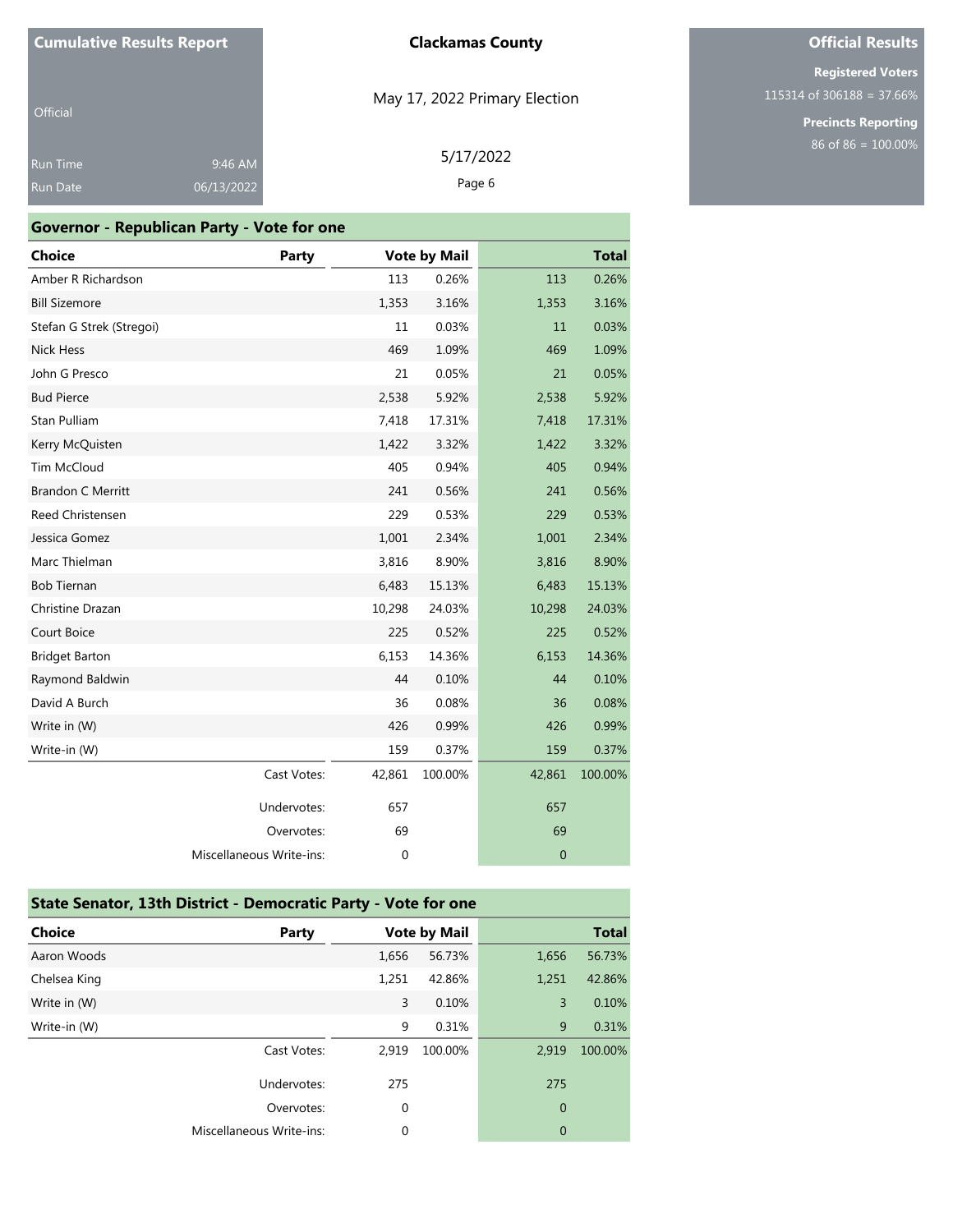| <b>Cumulative Results Report</b> |  |
|----------------------------------|--|
|----------------------------------|--|

| <b>Official</b> |            |  |
|-----------------|------------|--|
| <b>Run Time</b> | 9:46 AM    |  |
| <b>Run Date</b> | 06/13/2022 |  |

May 17, 2022 Primary Election

5/17/2022

# **Official Results**

**Registered Voters** 115314 of 306188 = 37.66%

> **Precincts Reporting** 86 of 86 = 100.00%

| <b>Run Date</b>                                                | 06/13/2022  | Page 7 |                     |             |              |  |  |
|----------------------------------------------------------------|-------------|--------|---------------------|-------------|--------------|--|--|
| State Senator, 13th District - Republican Party - Vote for one |             |        |                     |             |              |  |  |
| Choice                                                         | Party       |        | <b>Vote by Mail</b> |             | <b>Total</b> |  |  |
| John D Velez                                                   |             | 1,674  | 98.53%              | 1,674       | 98.53%       |  |  |
| Write in (W)                                                   |             | 8      | 0.47%               | 8           | 0.47%        |  |  |
| Write-in (W)                                                   |             | 17     | 1.00%               | 17          | 1.00%        |  |  |
|                                                                | Cast Votes: | 1,699  | 100.00%             | 1,699       | 100.00%      |  |  |
|                                                                | Undervotes: | 1,096  |                     | 1,096       |              |  |  |
|                                                                | Overvotes:  | 0      |                     | $\mathbf 0$ |              |  |  |

Miscellaneous Write-ins: 0 0

| State Senator, 19th District - Democratic Party - Vote for one |                          |        |                     |        |              |  |
|----------------------------------------------------------------|--------------------------|--------|---------------------|--------|--------------|--|
| Choice                                                         | Party                    |        | <b>Vote by Mail</b> |        | <b>Total</b> |  |
| Rob Wagner                                                     |                          | 10,258 | 99.36%              | 10,258 | 99.36%       |  |
| Write in (W)                                                   |                          | 40     | 0.39%               | 40     | 0.39%        |  |
| Write-in (W)                                                   |                          | 26     | 0.25%               | 26     | 0.25%        |  |
|                                                                | Cast Votes:              | 10.324 | 100.00%             | 10,324 | 100.00%      |  |
|                                                                | Undervotes:              | 3,882  |                     | 3,882  |              |  |
|                                                                | Overvotes:               | 0      |                     | 0      |              |  |
|                                                                | Miscellaneous Write-ins: | 0      |                     | 0      |              |  |

#### **State Senator, 19th District - Republican Party - Vote for one**

| <b>Choice</b> | Party                    |       | <b>Vote by Mail</b> |                | <b>Total</b> |
|---------------|--------------------------|-------|---------------------|----------------|--------------|
| Wendy O'Riley |                          | 2,008 | 32.35%              | 2,008          | 32.35%       |
| Ben Edtl      |                          | 4,150 | 66.86%              | 4,150          | 66.86%       |
| Write in (W)  |                          | 49    | 0.79%               | 49             | 0.79%        |
|               | Cast Votes:              | 6,207 | 100.00%             | 6,207          | 100.00%      |
|               | Undervotes:              | 1,588 |                     | 1,588          |              |
|               | Overvotes:               | 2     |                     | $\overline{2}$ |              |
|               | Miscellaneous Write-ins: | 0     |                     | $\overline{0}$ |              |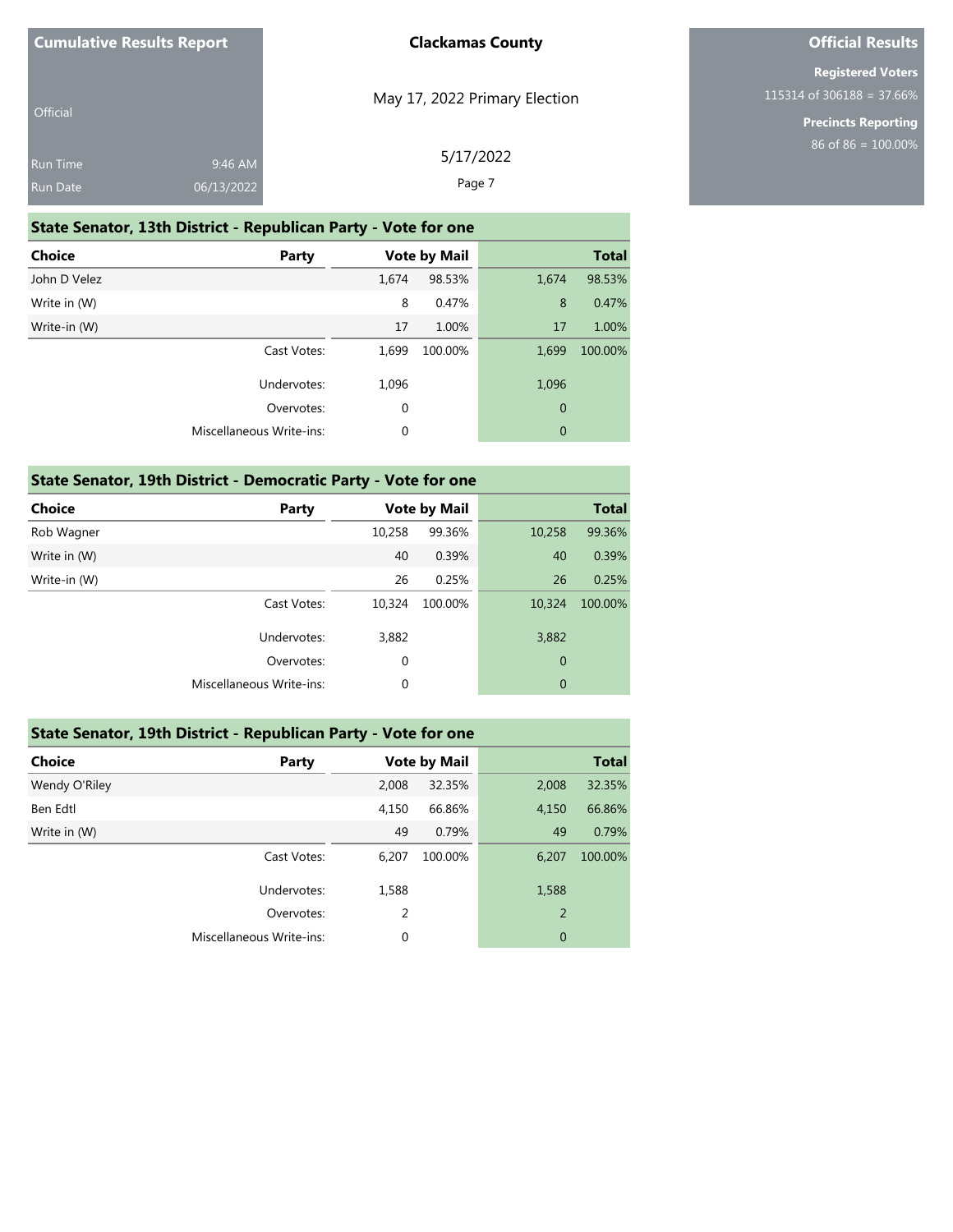|  | <b>Cumulative Results Report</b> |
|--|----------------------------------|
|--|----------------------------------|

| Official        |                     |  |
|-----------------|---------------------|--|
| <b>Run Time</b> | $9:46$ AM           |  |
| <b>Run Date</b> | $\sqrt{06/13}/2022$ |  |

May 17, 2022 Primary Election

**Official Results**

**Registered Voters** 115314 of 306188 = 37.66%

> **Precincts Reporting** 86 of 86 = 100.00%

|  | 5/17/2022 |
|--|-----------|
|  |           |

Page 8

# **State Senator, 20th District - Democratic Party - Vote for one**

| <b>Choice</b> | Party                    |        | <b>Vote by Mail</b> |             | <b>Total</b> |
|---------------|--------------------------|--------|---------------------|-------------|--------------|
| Mark Meek     |                          | 11,334 | 98.83%              | 11,334      | 98.83%       |
| write in (W)  |                          | 66     | 0.58%               | 66          | 0.58%        |
| Write-in (W)  |                          | 68     | 0.59%               | 68          | 0.59%        |
|               | Cast Votes:              | 11,468 | 100.00%             | 11,468      | 100.00%      |
|               | Undervotes:              | 3,907  |                     | 3,907       |              |
|               | Overvotes:               | 0      |                     | $\mathbf 0$ |              |
|               | Miscellaneous Write-ins: | 0      |                     | $\mathbf 0$ |              |
|               |                          |        |                     |             |              |

| State Senator, 20th District - Republican Party - Vote for one |                          |       |                     |          |              |  |
|----------------------------------------------------------------|--------------------------|-------|---------------------|----------|--------------|--|
| <b>Choice</b>                                                  | Party                    |       | <b>Vote by Mail</b> |          | <b>Total</b> |  |
| Tim M Large                                                    |                          | 502   | 5.29%               | 502      | 5.29%        |  |
| Christopher J Morrisette                                       |                          | 847   | 8.93%               | 847      | 8.93%        |  |
| <b>Bill Kennemer</b>                                           |                          | 8,069 | 85.06%              | 8,069    | 85.06%       |  |
| Write in (W)                                                   |                          | 53    | 0.56%               | 53       | 0.56%        |  |
| Write-in (W)                                                   |                          | 15    | 0.16%               | 15       | 0.16%        |  |
|                                                                | Cast Votes:              | 9,486 | 100.00%             | 9,486    | 100.00%      |  |
|                                                                | Undervotes:              | 1,657 |                     | 1,657    |              |  |
|                                                                | Overvotes:               | 3     |                     | 3        |              |  |
|                                                                | Miscellaneous Write-ins: | 0     |                     | $\theta$ |              |  |

| State Senator, 24th District - Democratic Party - Vote for one |                          |       |                     |                |              |  |
|----------------------------------------------------------------|--------------------------|-------|---------------------|----------------|--------------|--|
| <b>Choice</b>                                                  | <b>Party</b>             |       | <b>Vote by Mail</b> |                | <b>Total</b> |  |
| Kayse Jama                                                     |                          | 991   | 98.41%              | 991            | 98.41%       |  |
| Write in (W)                                                   |                          | 6     | 0.60%               | 6              | 0.60%        |  |
| Write-in (W)                                                   |                          | 10    | 0.99%               | 10             | 0.99%        |  |
|                                                                | Cast Votes:              | 1.007 | 100.00%             | 1,007          | 100.00%      |  |
|                                                                | Undervotes:              | 607   |                     | 607            |              |  |
|                                                                | Overvotes:               | 0     |                     | 0              |              |  |
|                                                                | Miscellaneous Write-ins: | 0     |                     | $\overline{0}$ |              |  |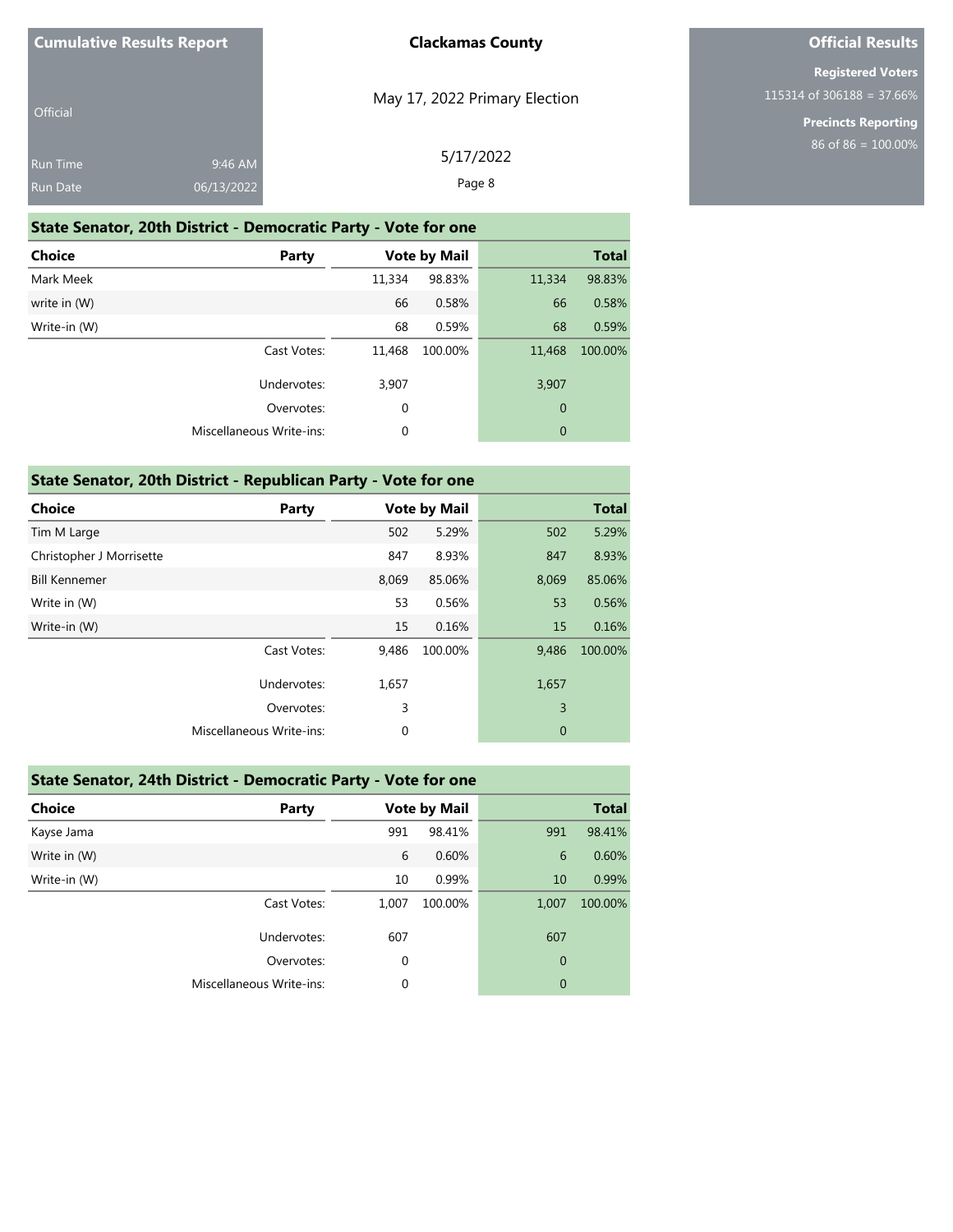| <b>Official</b> |            |  |
|-----------------|------------|--|
| <b>Run Time</b> | 9:46 AM    |  |
| <b>Run Date</b> | 06/13/2022 |  |

May 17, 2022 Primary Election

# **Official Results**

**Registered Voters** 115314 of 306188 = 37.66%

> **Precincts Reporting** 86 of 86 = 100.00%

| 5/17/2022 |  |
|-----------|--|
| Page 9    |  |

# **State Senator, 24th District - Republican Party - Vote for one Choice Party Vote by Mail Total** Stan Catherman 1,083 98.81% 1,083 98.81% Write in (W) **6 0.55%** 6 0.55% 6 0.55% Write-in (W) 7 0.64% 7 0.64% 7 0.64% Cast Votes: 1,096 100.00% 1,096 100.00% Undervotes: 1,161 1,161 Overvotes: 0 0

Miscellaneous Write-ins: 0 0

| State Senator, 26th District - Democratic Party - Vote for one |                          |             |                     |                |              |  |  |  |
|----------------------------------------------------------------|--------------------------|-------------|---------------------|----------------|--------------|--|--|--|
| <b>Choice</b>                                                  | Party                    |             | <b>Vote by Mail</b> |                | <b>Total</b> |  |  |  |
| Raz Mason                                                      |                          | 5.527       | 97.24%              | 5,527          | 97.24%       |  |  |  |
| Write in (W)                                                   |                          | 81          | 1.43%               | 81             | 1.43%        |  |  |  |
| Write-in (W)                                                   |                          | 76          | 1.34%               | 76             | 1.34%        |  |  |  |
|                                                                | Cast Votes:              | 5.684       | 100.00%             | 5,684          | 100.00%      |  |  |  |
|                                                                | Undervotes:              | 3,037       |                     | 3,037          |              |  |  |  |
|                                                                | Overvotes:               | 0           |                     | $\overline{0}$ |              |  |  |  |
|                                                                | Miscellaneous Write-ins: | $\mathbf 0$ |                     | $\mathbf{0}$   |              |  |  |  |

#### **State Senator, 26th District - Republican Party - Vote for one**

| <b>Choice</b>      | Party                    |                | <b>Vote by Mail</b> |                | <b>Total</b> |
|--------------------|--------------------------|----------------|---------------------|----------------|--------------|
| Michael J Nugent   |                          | 1,152          | 10.61%              | 1,152          | 10.61%       |
| Daniel G Bonham    |                          | 7,086          | 65.24%              | 7,086          | 65.24%       |
| <b>Steve Bates</b> |                          | 2,581          | 23.76%              | 2,581          | 23.76%       |
| Write in (W)       |                          | 29             | 0.27%               | 29             | 0.27%        |
| Write-in (W)       |                          | 13             | 0.12%               | 13             | 0.12%        |
|                    | Cast Votes:              | 10,861         | 100.00%             | 10,861         | 100.00%      |
|                    | Undervotes:              | 1,232          |                     | 1,232          |              |
|                    | Overvotes:               | $\overline{4}$ |                     | $\overline{4}$ |              |
|                    | Miscellaneous Write-ins: | $\mathbf 0$    |                     | $\overline{0}$ |              |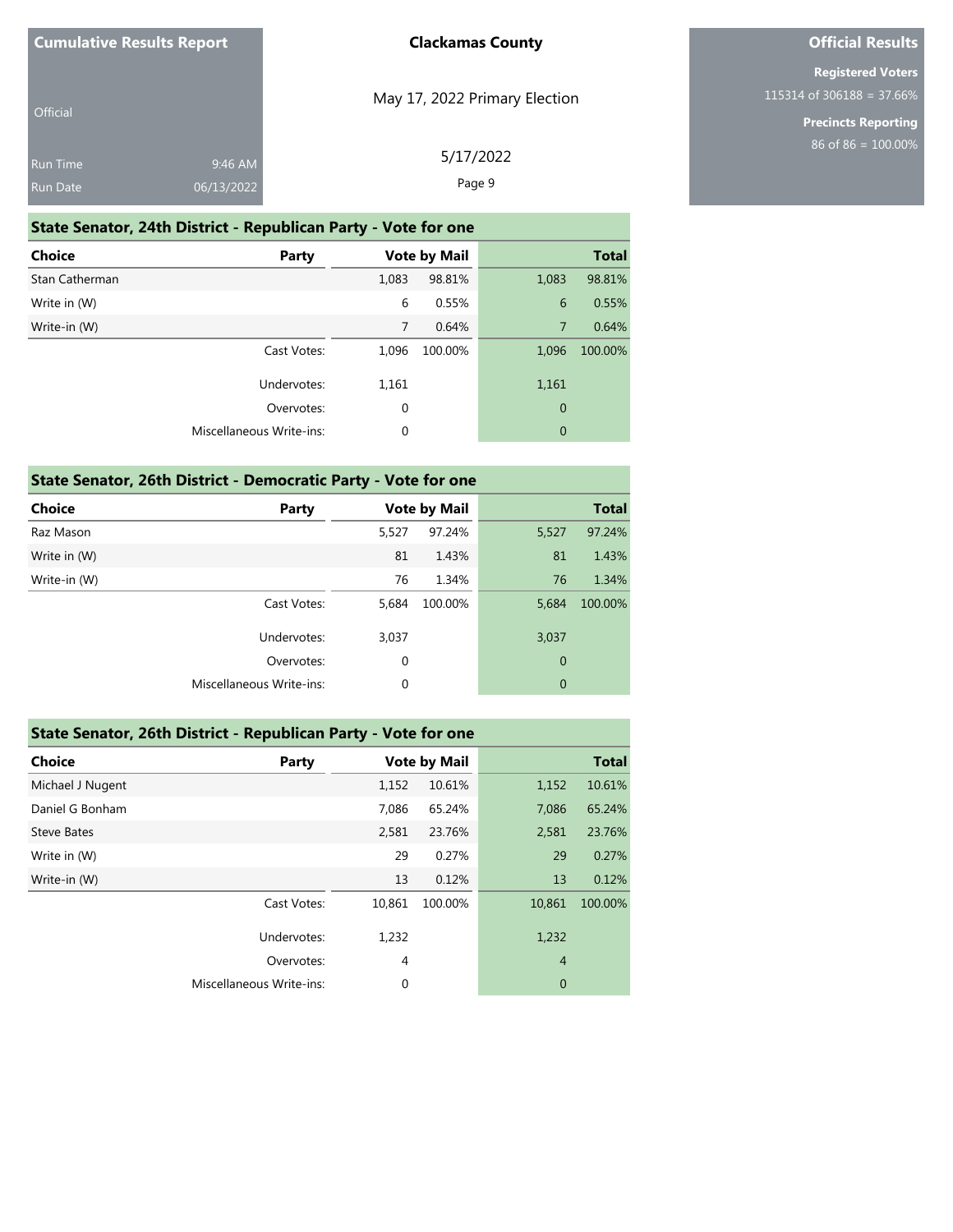| <b>Cumulative Results Report</b>   |                       | <b>Clackamas County</b>       |
|------------------------------------|-----------------------|-------------------------------|
| <b>Official</b>                    |                       | May 17, 2022 Primary Election |
| <b>Run Time</b><br><b>Run Date</b> | 9:46 AM<br>06/13/2022 | 5/17/2022<br>Page 10          |

### **State Representative, 18th District - Democratic Party - Vote for one**

| <b>Choice</b> | Party                    |       | <b>Vote by Mail</b> |                | <b>Total</b> |
|---------------|--------------------------|-------|---------------------|----------------|--------------|
| Jesse S Smith |                          | 1,326 | 96.30%              | 1,326          | 96.30%       |
| Write in (W)  |                          | 29    | 2.11%               | 29             | 2.11%        |
| Write-in (W)  |                          | 22    | 1.60%               | 22             | 1.60%        |
|               | Cast Votes:              | 1,377 | 100.00%             | 1,377          | 100.00%      |
|               | Undervotes:              | 899   |                     | 899            |              |
|               | Overvotes:               | 0     |                     | $\overline{0}$ |              |
|               | Miscellaneous Write-ins: | 0     |                     | $\mathbf{0}$   |              |

### **State Representative, 18th District - Republican Party - Vote for one**

| Party                    |       |         |                     | <b>Total</b> |
|--------------------------|-------|---------|---------------------|--------------|
|                          | 2,875 | 98.73%  | 2,875               | 98.73%       |
|                          | 14    | 0.48%   | 14                  | 0.48%        |
|                          | 23    | 0.79%   | 23                  | 0.79%        |
| Cast Votes:              | 2,912 | 100.00% | 2,912               | 100.00%      |
| Undervotes:              | 2,015 |         | 2,015               |              |
| Overvotes:               | 2     |         | 2                   |              |
| Miscellaneous Write-ins: | 0     |         | $\overline{0}$      |              |
|                          |       |         | <b>Vote by Mail</b> |              |

### **State Representative, 26th District - Democratic Party - Vote for one**

| <b>Choice</b>  | Party                    |             | <b>Vote by Mail</b> |                | <b>Total</b> |
|----------------|--------------------------|-------------|---------------------|----------------|--------------|
| Courtney Neron |                          | 2,405       | 98.97%              | 2,405          | 98.97%       |
| Write in (W)   |                          | 13          | 0.53%               | 13             | 0.53%        |
| Write-in (W)   |                          | 12          | 0.49%               | 12             | 0.49%        |
|                | Cast Votes:              | 2,430       | 100.00%             | 2,430          | 100.00%      |
|                | Undervotes:              | 764         |                     | 764            |              |
|                | Overvotes:               | 0           |                     | $\mathbf 0$    |              |
|                | Miscellaneous Write-ins: | $\mathbf 0$ |                     | $\overline{0}$ |              |
|                |                          |             |                     |                |              |

### **Official Results**

**Registered Voters** 115314 of 306188 = 37.66%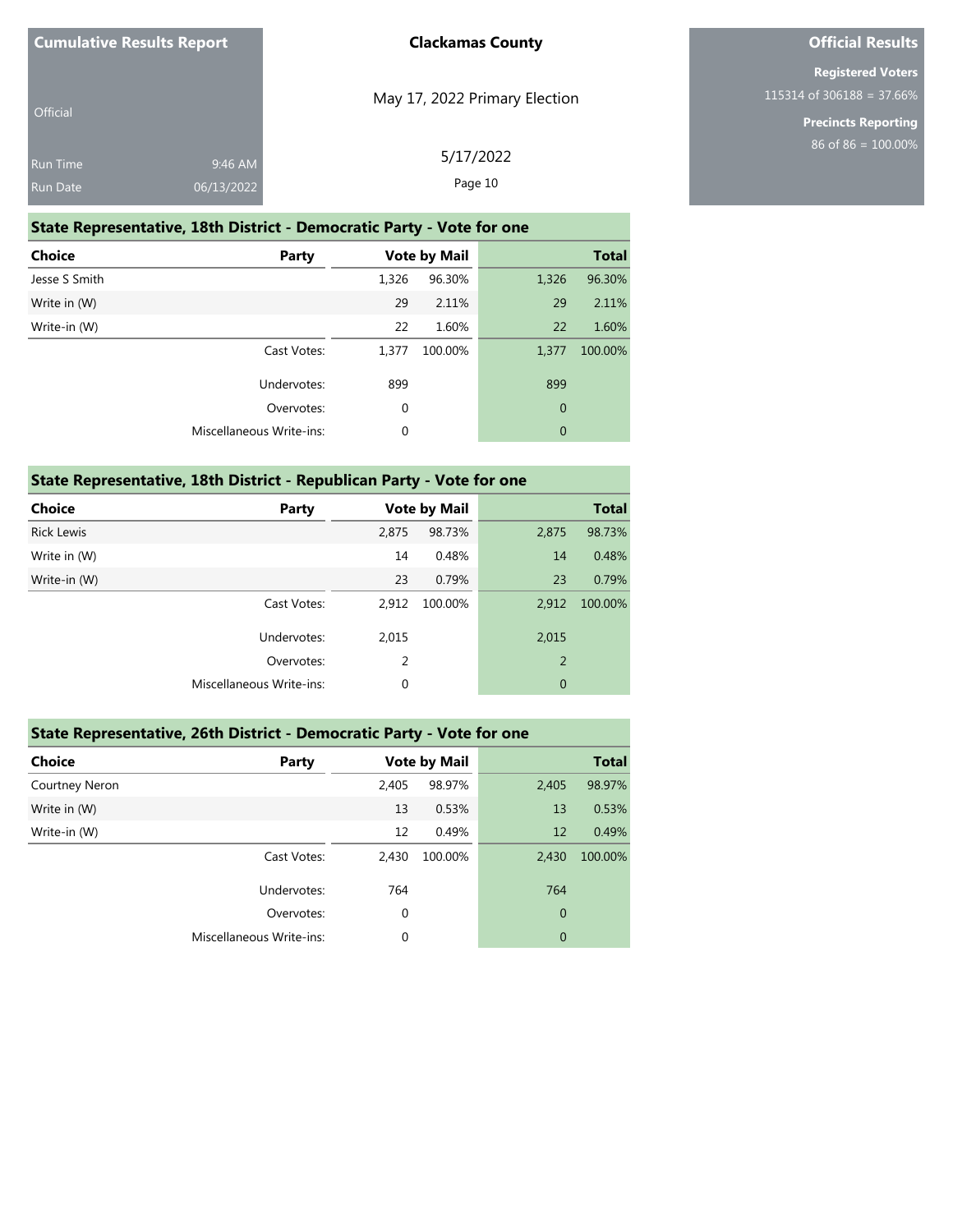| <b>Cumulative Results Report</b>   |                       | <b>Clackamas County</b>       |
|------------------------------------|-----------------------|-------------------------------|
| <b>Official</b>                    |                       | May 17, 2022 Primary Election |
| <b>Run Time</b><br><b>Run Date</b> | 9:46 AM<br>06/13/2022 | 5/17/2022<br>Page 11          |

### **State Representative, 26th District - Republican Party - Vote for one**

| <b>Choice</b><br><b>Party</b> |       | <b>Vote by Mail</b> |                | <b>Total</b> |
|-------------------------------|-------|---------------------|----------------|--------------|
| Glenn Lancaster               | 913   | 39.30%              | 913            | 39.30%       |
| Jason Fields                  | 1,384 | 59.58%              | 1,384          | 59.58%       |
| Write in (W)                  | 11    | 0.47%               | 11             | 0.47%        |
| Write-in (W)                  | 15    | 0.65%               | 15             | 0.65%        |
| Cast Votes:                   | 2.323 | 100.00%             | 2,323          | 100.00%      |
| Undervotes:                   | 472   |                     | 472            |              |
| Overvotes:                    | 0     |                     | $\mathbf{0}$   |              |
| Miscellaneous Write-ins:      | 0     |                     | $\overline{0}$ |              |

### **State Representative, 37th District - Democratic Party - Vote for one**

| <b>Choice</b> | Party                    |             | <b>Vote by Mail</b> |                | <b>Total</b> |
|---------------|--------------------------|-------------|---------------------|----------------|--------------|
| Jules Walters |                          | 4,994       | 98.58%              | 4,994          | 98.58%       |
| Write In (W)  |                          | 35          | 0.69%               | 35             | 0.69%        |
| Write-in (W)  |                          | 37          | 0.73%               | 37             | 0.73%        |
|               | Cast Votes:              | 5,066       | 100.00%             | 5,066          | 100.00%      |
|               | Undervotes:              | 1,962       |                     | 1,962          |              |
|               | Overvotes:               | 0           |                     | $\overline{0}$ |              |
|               | Miscellaneous Write-ins: | $\mathbf 0$ |                     | $\overline{0}$ |              |
|               |                          |             |                     |                |              |

### **State Representative, 37th District - Republican Party - Vote for one**

| <b>Choice</b> | Party                    |             | <b>Vote by Mail</b> |                | <b>Total</b> |
|---------------|--------------------------|-------------|---------------------|----------------|--------------|
| Aeric Estep   |                          | 2,658       | 98.59%              | 2,658          | 98.59%       |
| Write in (W)  |                          | 23          | 0.85%               | 23             | 0.85%        |
| Write-in (W)  |                          | 15          | 0.56%               | 15             | 0.56%        |
|               | Cast Votes:              | 2,696       | 100.00%             | 2,696          | 100.00%      |
|               | Undervotes:              | 1,824       |                     | 1,824          |              |
|               | Overvotes:               | $\mathbf 0$ |                     | $\mathbf{0}$   |              |
|               | Miscellaneous Write-ins: | 0           |                     | $\overline{0}$ |              |

### **Official Results**

**Registered Voters** 115314 of 306188 = 37.66%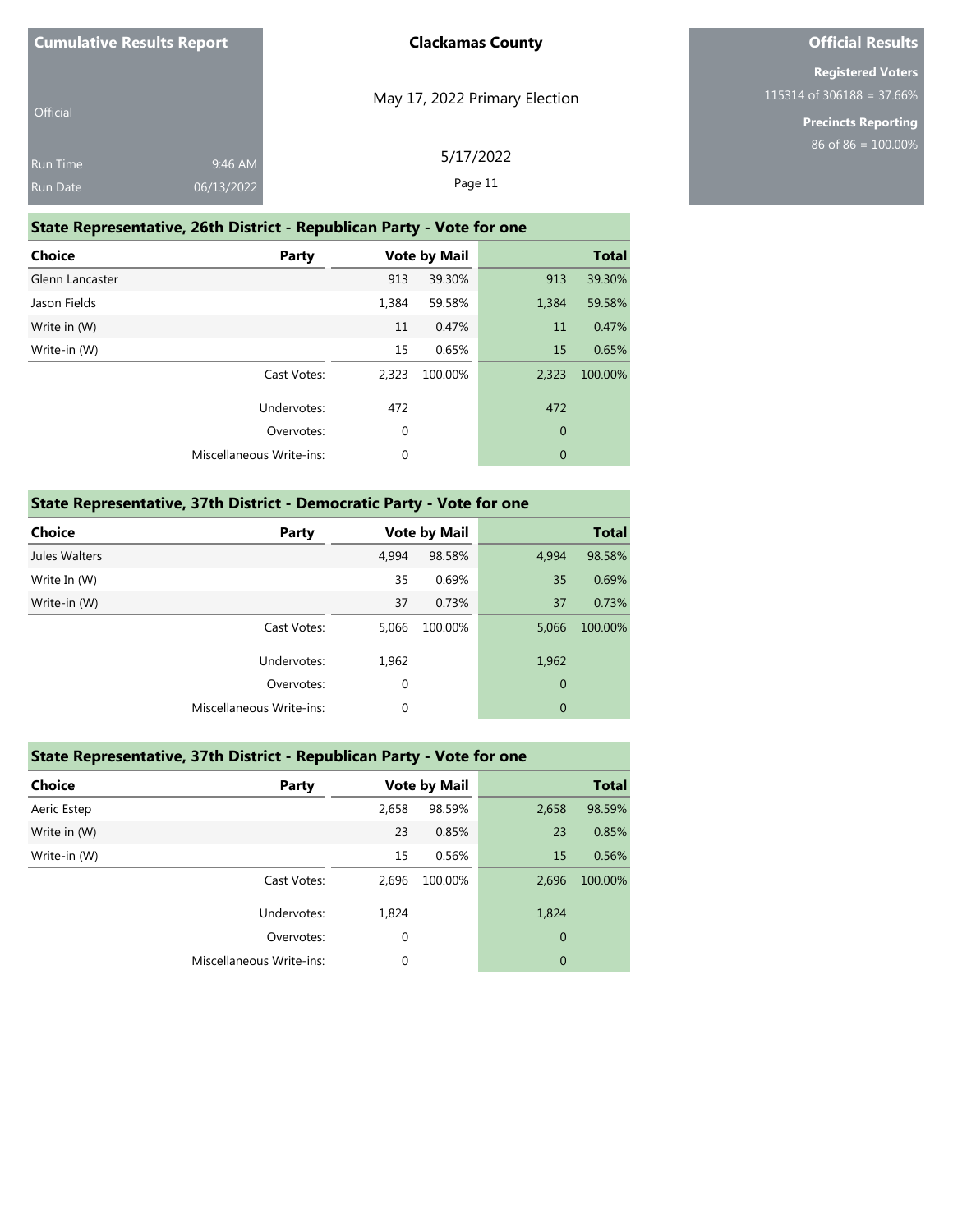| <b>Cumulative Results Report</b>   |                       | <b>Clackamas County</b>       |
|------------------------------------|-----------------------|-------------------------------|
| <b>Official</b>                    |                       | May 17, 2022 Primary Election |
| <b>Run Time</b><br><b>Run Date</b> | 9:46 AM<br>06/13/2022 | 5/17/2022<br>Page 12          |

### **State Representative, 38th District - Democratic Party - Vote for one**

| <b>Choice</b><br>Party          |       | <b>Vote by Mail</b> |              | <b>Total</b> |
|---------------------------------|-------|---------------------|--------------|--------------|
| Daniel Nguyen                   | 3,505 | 52.56%              | 3,505        | 52.56%       |
| Neelam Gupta                    | 3,151 | 47.25%              | 3,151        | 47.25%       |
| Write-in (W)                    | 13    | 0.19%               | 13           | 0.19%        |
| Cast Votes:                     | 6,669 | 100.00%             | 6,669        | 100.00%      |
| Undervotes:                     | 508   |                     | 508          |              |
| Overvotes:                      | 1     |                     | $\mathbf{1}$ |              |
| <b>Miscellaneous Write-ins:</b> | 0     |                     | $\mathbf{0}$ |              |

### **State Representative, 38th District - Republican Party - Vote for one**

| Party                    |                |         |                     | <b>Total</b> |
|--------------------------|----------------|---------|---------------------|--------------|
|                          | 1,936          | 98.98%  | 1,936               | 98.98%       |
|                          | 16             | 0.82%   | 16                  | 0.82%        |
|                          | $\overline{4}$ | 0.20%   | $\overline{4}$      | 0.20%        |
| Cast Votes:              | 1,956          | 100.00% | 1,956               | 100.00%      |
| Undervotes:              | 1,321          |         | 1,321               |              |
| Overvotes:               | $\mathbf 0$    |         | $\mathbf 0$         |              |
| Miscellaneous Write-ins: | 0              |         | $\overline{0}$      |              |
|                          |                |         | <b>Vote by Mail</b> |              |

### **State Representative, 39th District - Democratic Party - Vote for one**

| <b>Choice</b>   | Party                    |             | <b>Vote by Mail</b> |                | <b>Total</b> |
|-----------------|--------------------------|-------------|---------------------|----------------|--------------|
| Janelle S Bynum |                          | 4,885       | 98.63%              | 4,885          | 98.63%       |
| Write in (W)    |                          | 43          | 0.87%               | 43             | 0.87%        |
| Write-in (W)    |                          | 25          | 0.50%               | 25             | 0.50%        |
|                 | Cast Votes:              | 4,953       | 100.00%             | 4,953          | 100.00%      |
|                 | Undervotes:              | 1,667       |                     | 1,667          |              |
|                 | Overvotes:               | $\mathbf 0$ |                     | $\mathbf 0$    |              |
|                 | Miscellaneous Write-ins: | 0           |                     | $\overline{0}$ |              |
|                 |                          |             |                     |                |              |

### **Official Results**

**Registered Voters** 115314 of 306188 = 37.66%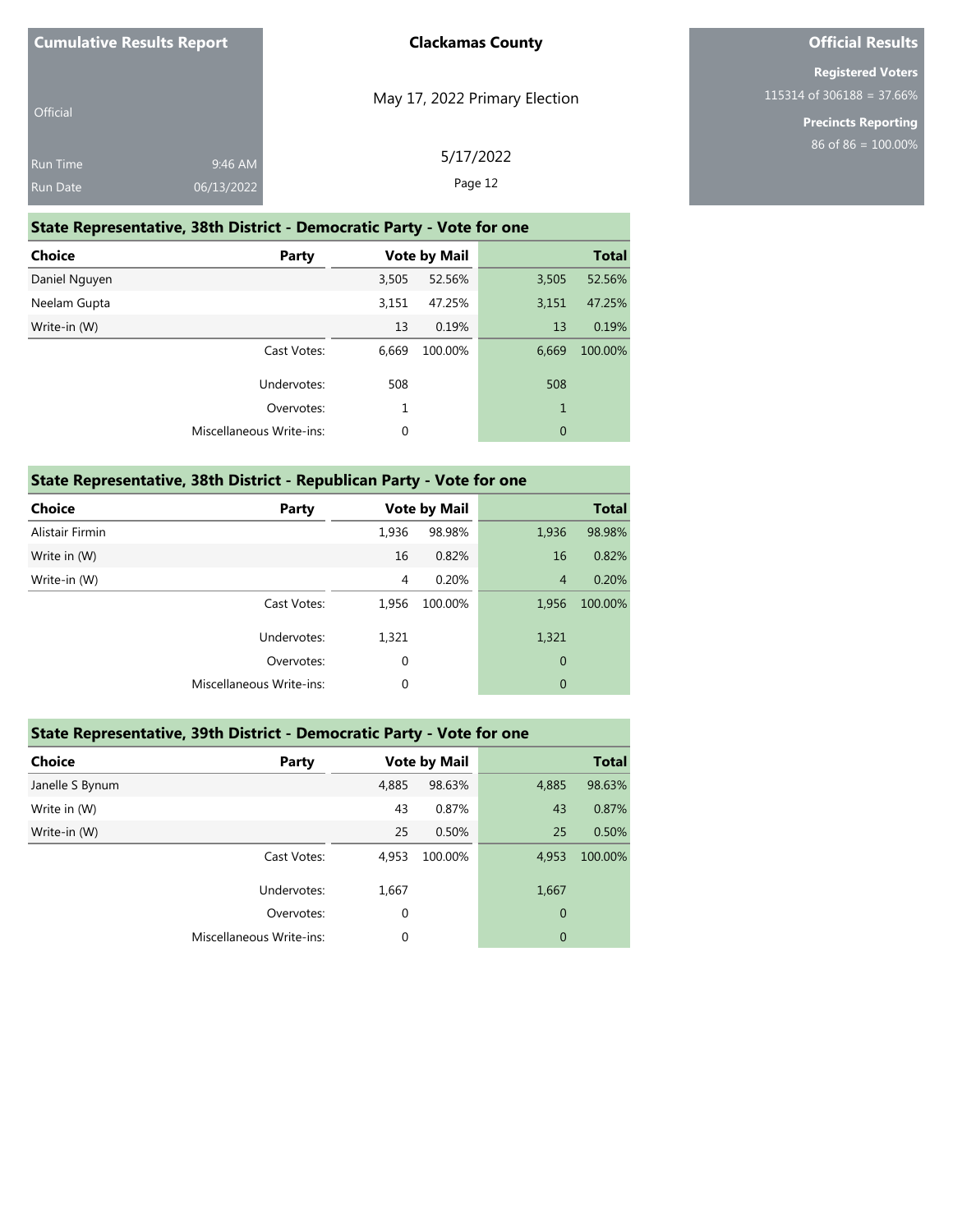| <b>Cumulative Results Report</b>   |                       | <b>Clackamas County</b>       |
|------------------------------------|-----------------------|-------------------------------|
| Official                           |                       | May 17, 2022 Primary Election |
| <b>Run Time</b><br><b>Run Date</b> | 9:46 AM<br>06/13/2022 | 5/17/2022<br>Page 13          |

### **State Representative, 39th District - Republican Party - Vote for one**

| <b>Choice</b> | Party                           | <b>Vote by Mail</b> |         | <b>Total</b> |         |
|---------------|---------------------------------|---------------------|---------|--------------|---------|
| Kori Haynes   |                                 | 2,876               | 98.56%  | 2,876        | 98.56%  |
| Write in (W)  |                                 | 28                  | 0.96%   | 28           | 0.96%   |
| Write-in (W)  |                                 | 14                  | 0.48%   | 14           | 0.48%   |
|               | Cast Votes:                     | 2,918               | 100.00% | 2,918        | 100.00% |
|               | Undervotes:                     | 1,845               |         | 1,845        |         |
|               | Overvotes:                      | 1                   |         | 1            |         |
|               | <b>Miscellaneous Write-ins:</b> | 0                   |         | $\theta$     |         |

### **State Representative, 40th District - Democratic Party - Vote for one**

| <b>Choice</b>    | <b>Party</b>                    |             | <b>Vote by Mail</b> |             | <b>Total</b> |
|------------------|---------------------------------|-------------|---------------------|-------------|--------------|
| Annessa Hartman  |                                 | 4,433       | 58.22%              | 4,433       | 58.22%       |
| Charles A Gallia |                                 | 2,363       | 31.03%              | 2,363       | 31.03%       |
| James Farley     |                                 | 766         | 10.06%              | 766         | 10.06%       |
| Write in (W)     |                                 | 13          | 0.17%               | 13          | 0.17%        |
| Write-in (W)     |                                 | 39          | 0.51%               | 39          | 0.51%        |
|                  | Cast Votes:                     | 7,614       | 100.00%             | 7.614       | 100.00%      |
|                  | Undervotes:                     | 1,139       |                     | 1,139       |              |
|                  | Overvotes:                      | 2           |                     | 2           |              |
|                  | <b>Miscellaneous Write-ins:</b> | $\mathbf 0$ |                     | $\mathbf 0$ |              |
|                  |                                 |             |                     |             |              |

| State Representative, 40th District - Republican Party - Vote for one |                          |       |                     |       |              |  |
|-----------------------------------------------------------------------|--------------------------|-------|---------------------|-------|--------------|--|
| <b>Choice</b>                                                         | Party                    |       | <b>Vote by Mail</b> |       | <b>Total</b> |  |
| Daniel Tooze Sr                                                       |                          | 2,186 | 39.80%              | 2,186 | 39.80%       |  |
| Adam Baker                                                            |                          | 3,281 | 59.74%              | 3,281 | 59.74%       |  |
| Write in (W)                                                          |                          | 20    | 0.36%               | 20    | 0.36%        |  |
| Write-in (W)                                                          |                          | 5     | 0.09%               | 5     | 0.09%        |  |
|                                                                       | Cast Votes:              | 5,492 | 100.00%             | 5.492 | 100.00%      |  |
|                                                                       | Undervotes:              | 888   |                     | 888   |              |  |
|                                                                       | Overvotes:               | 2     |                     | 2     |              |  |
|                                                                       | Miscellaneous Write-ins: | 0     |                     | 0     |              |  |

### **Official Results**

**Registered Voters** 115314 of 306188 = 37.66%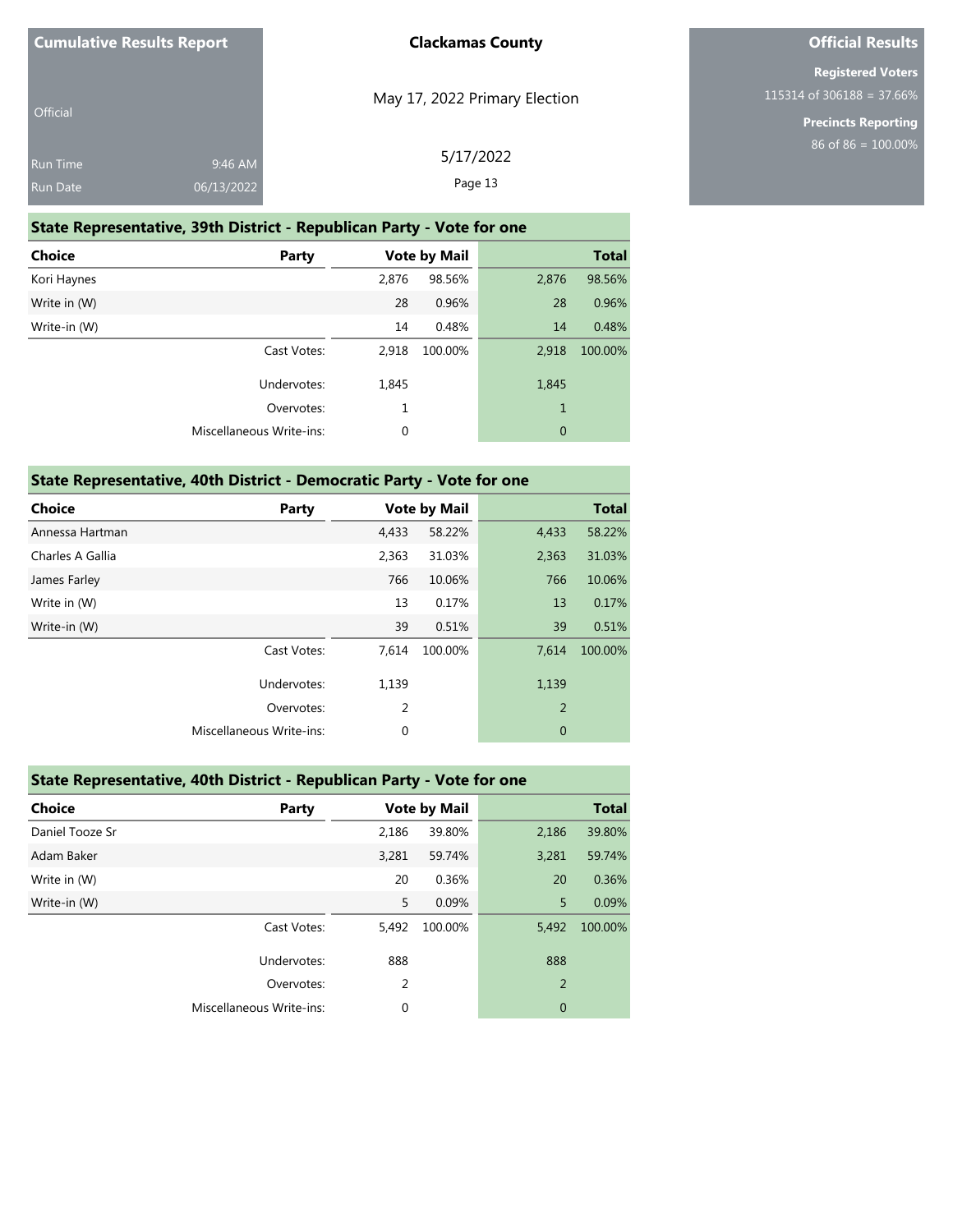| <b>Cumulative Results Report</b> |  |  |
|----------------------------------|--|--|
|----------------------------------|--|--|

| Official        |            |  |
|-----------------|------------|--|
| <b>Run Time</b> | 9:46 AM    |  |
| <b>Run Date</b> | 06/13/2022 |  |

May 17, 2022 Primary Election

5/17/2022 Page 14

# **Official Results**

**Registered Voters** 115314 of 306188 = 37.66%

> **Precincts Reporting** 86 of 86 = 100.00%

|  | State Representative, 41st District - Democratic Party - Vote for one |  |
|--|-----------------------------------------------------------------------|--|

| <b>Choice</b>       | Party                           | <b>Vote by Mail</b> |         |              | <b>Total</b> |
|---------------------|---------------------------------|---------------------|---------|--------------|--------------|
| Kaliko Castille     |                                 | 1,914               | 29.33%  | 1,914        | 29.33%       |
| Mark F Gamba        |                                 | 4,435               | 67.96%  | 4,435        | 67.96%       |
| Christopher A Draus |                                 | 150                 | 2.30%   | 150          | 2.30%        |
| Write in (W)        |                                 | 14                  | 0.21%   | 14           | 0.21%        |
| Write-in (W)        |                                 | 13                  | 0.20%   | 13           | 0.20%        |
|                     | Cast Votes:                     | 6,526               | 100.00% | 6,526        | 100.00%      |
|                     | Undervotes:                     | 694                 |         | 694          |              |
|                     | Overvotes:                      | 1                   |         | $\mathbf{1}$ |              |
|                     | <b>Miscellaneous Write-ins:</b> | 0                   |         | $\mathbf{0}$ |              |
|                     |                                 |                     |         |              |              |

### **State Representative, 41st District - Republican Party - Vote for one**

| <b>Choice</b>     | Party                           |             | <b>Vote by Mail</b> |             | <b>Total</b> |
|-------------------|---------------------------------|-------------|---------------------|-------------|--------------|
| Rob Reynolds      |                                 | 1,123       | 50.91%              | 1,123       | 50.91%       |
| Bob (Elvis) Clark |                                 | 882         | 39.98%              | 882         | 39.98%       |
| Rene Gomez        |                                 | 169         | 7.66%               | 169         | 7.66%        |
| Write in (W)      |                                 | 21          | 0.95%               | 21          | 0.95%        |
| Write-in (W)      |                                 | 11          | 0.50%               | 11          | 0.50%        |
|                   | Cast Votes:                     | 2,206       | 100.00%             | 2,206       | 100.00%      |
|                   | Undervotes:                     | 360         |                     | 360         |              |
|                   | Overvotes:                      | $\mathbf 0$ |                     | $\mathbf 0$ |              |
|                   | <b>Miscellaneous Write-ins:</b> | $\mathbf 0$ |                     | $\mathbf 0$ |              |

| State Representative, 48th District - Democratic Party - Vote for one |  |  |
|-----------------------------------------------------------------------|--|--|
|                                                                       |  |  |

| <b>Choice</b> | <b>Party</b>             | <b>Vote by Mail</b> |         |                | <b>Total</b> |
|---------------|--------------------------|---------------------|---------|----------------|--------------|
| Hoa H Nguyen  |                          | 976                 | 98.19%  | 976            | 98.19%       |
| Write in (W)  |                          | 7                   | 0.70%   | 7              | 0.70%        |
| Write-in (W)  |                          | 11                  | 1.11%   | 11             | 1.11%        |
|               | Cast Votes:              | 994                 | 100.00% | 994            | 100.00%      |
|               | Undervotes:              | 620                 |         | 620            |              |
|               | Overvotes:               | 0                   |         | $\mathbf 0$    |              |
|               | Miscellaneous Write-ins: | 0                   |         | $\overline{0}$ |              |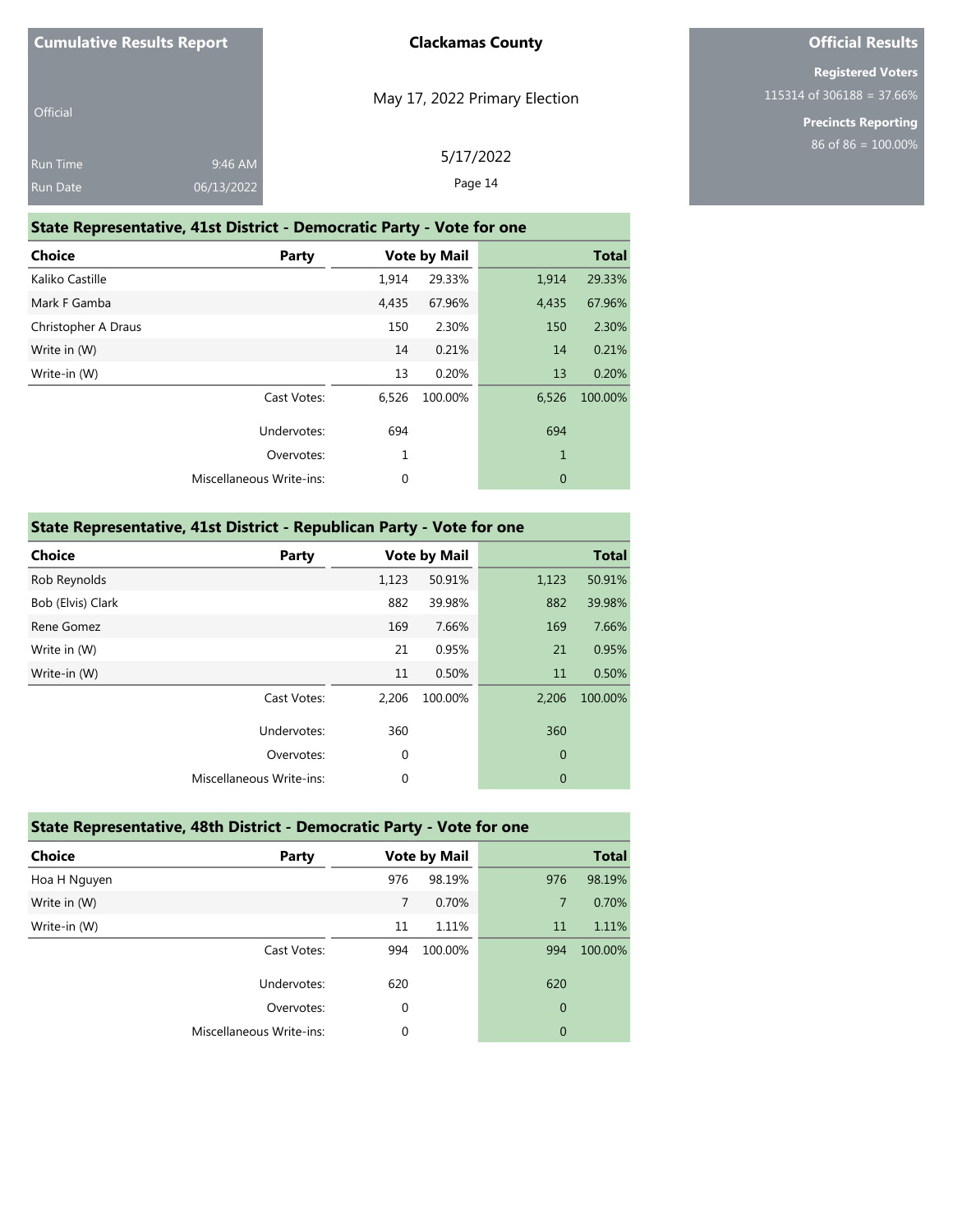| <b>Cumulative Results Report</b>   |                       | <b>Clackamas County</b>       |
|------------------------------------|-----------------------|-------------------------------|
| <b>Official</b>                    |                       | May 17, 2022 Primary Election |
| <b>Run Time</b><br><b>Run Date</b> | 9:46 AM<br>06/13/2022 | 5/17/2022<br>Page 15          |

### **State Representative, 48th District - Republican Party - Vote for one**

| <b>Choice</b><br>Party   |       | <b>Vote by Mail</b> |                | <b>Total</b> |
|--------------------------|-------|---------------------|----------------|--------------|
| John Masterman           | 1,227 | 99.35%              | 1,227          | 99.35%       |
| Write in (W)             | 2     | 0.16%               | $\overline{2}$ | 0.16%        |
| Write-in (W)             | 6     | 0.49%               | 6              | 0.49%        |
| Cast Votes:              | 1,235 | 100.00%             | 1,235          | 100.00%      |
| Undervotes:              | 1,022 |                     | 1,022          |              |
| Overvotes:               | 0     |                     | $\theta$       |              |
| Miscellaneous Write-ins: | 0     |                     | $\mathbf{0}$   |              |

### **State Representative, 51st District - Democratic Party - Vote for one**

| <b>Choice</b> | Party                    |       | <b>Vote by Mail</b> |                | <b>Total</b> |
|---------------|--------------------------|-------|---------------------|----------------|--------------|
| Walt Trandum  |                          | 4,083 | 96.71%              | 4,083          | 96.71%       |
| Write in (W)  |                          | 70    | 1.66%               | 70             | 1.66%        |
| Write-in (W)  |                          | 69    | 1.63%               | 69             | 1.63%        |
|               | Cast Votes:              | 4,222 | 100.00%             | 4,222          | 100.00%      |
|               | Undervotes:              | 2,711 |                     | 2,711          |              |
|               | Overvotes:               | 0     |                     | $\mathbf{0}$   |              |
|               | Miscellaneous Write-ins: | 0     |                     | $\overline{0}$ |              |
|               |                          |       |                     |                |              |

### **State Representative, 51st District - Republican Party - Vote for one**

| <b>Choice</b> | Party                    | <b>Vote by Mail</b> |         |              | <b>Total</b> |
|---------------|--------------------------|---------------------|---------|--------------|--------------|
| James Hieb    |                          | 5,292               | 60.30%  | 5,292        | 60.30%       |
| Lisa Davidson |                          | 3,445               | 39.25%  | 3,445        | 39.25%       |
| Write in (W)  |                          | 32                  | 0.36%   | 32           | 0.36%        |
| Write-in (W)  |                          | 7                   | 0.08%   | 7            | 0.08%        |
|               | Cast Votes:              | 8,776               | 100.00% | 8,776        | 100.00%      |
|               | Undervotes:              | 1,136               |         | 1,136        |              |
|               | Overvotes:               | 3                   |         | 3            |              |
|               | Miscellaneous Write-ins: | $\mathbf 0$         |         | $\mathbf{0}$ |              |

### **Official Results**

**Registered Voters** 115314 of 306188 = 37.66%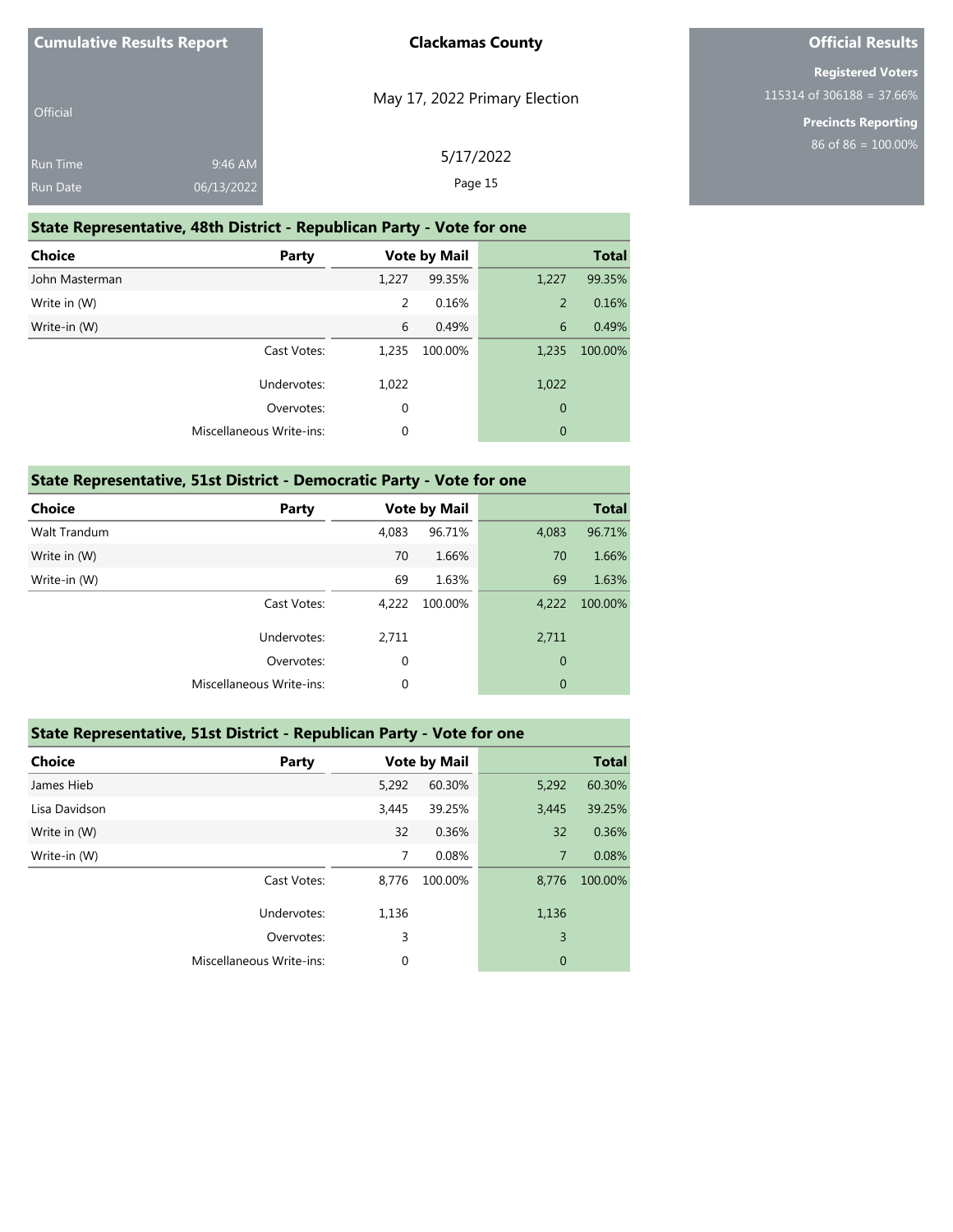| <b>Cumulative Results Report</b>   |                       | <b>Clackamas County</b>       |
|------------------------------------|-----------------------|-------------------------------|
| <b>Official</b>                    |                       | May 17, 2022 Primary Election |
| <b>Run Time</b><br><b>Run Date</b> | 9:46 AM<br>06/13/2022 | 5/17/2022<br>Page 16          |

#### **State Representative, 52nd District - Democratic Party - Vote for one**

| <b>Choice</b><br>Party   | <b>Vote by Mail</b> |         |                | <b>Total</b> |
|--------------------------|---------------------|---------|----------------|--------------|
| Darcy Long               | 1,124               | 97.48%  | 1,124          | 97.48%       |
| Write in (W)             | 14                  | 1.21%   | 14             | 1.21%        |
| Write-in (W)             | 15                  | 1.30%   | 15             | 1.30%        |
| Cast Votes:              | 1,153               | 100.00% | 1,153          | 100.00%      |
| Undervotes:              | 635                 |         | 635            |              |
| Overvotes:               | $\mathbf 0$         |         | $\overline{0}$ |              |
| Miscellaneous Write-ins: | 0                   |         | $\mathbf{0}$   |              |

### **State Representative, 52nd District - Republican Party - Vote for one**

| <b>Choice</b>         | Party                           | <b>Vote by Mail</b> |         |                | <b>Total</b> |
|-----------------------|---------------------------------|---------------------|---------|----------------|--------------|
| <b>Britt Storkson</b> |                                 | 65                  | 3.43%   | 65             | 3.43%        |
| Jeff Helfrich         |                                 | 1,483               | 78.18%  | 1,483          | 78.18%       |
| James Born            |                                 | 345                 | 18.19%  | 345            | 18.19%       |
| Write in (W)          |                                 | 3                   | 0.16%   | 3              | 0.16%        |
| Write-in (W)          |                                 | $\mathbf{1}$        | 0.05%   | $\mathbf{1}$   | 0.05%        |
|                       | Cast Votes:                     | 1,897               | 100.00% | 1,897          | 100.00%      |
|                       | Undervotes:                     | 285                 |         | 285            |              |
|                       | Overvotes:                      | $\mathbf 0$         |         | $\mathbf{0}$   |              |
|                       | <b>Miscellaneous Write-ins:</b> | $\mathbf 0$         |         | $\overline{0}$ |              |

# **State Representative, 57th District - Democratic Party - Vote for one No Candidate Filed Choice Party Vote by Mail Total** 0 0.00% 0 0.00% Cast Votes: 0 0.00% 0 0.00% 0 0.00% Undervotes: 0 0 Overvotes: 0 0 Miscellaneous Write-ins: 0 0

| State Representative, 57th District - Republican Party - Vote for one |                          |   |                     |             |              |  |
|-----------------------------------------------------------------------|--------------------------|---|---------------------|-------------|--------------|--|
| <b>Choice</b>                                                         | Party                    |   | <b>Vote by Mail</b> |             | <b>Total</b> |  |
| Greg Smith                                                            |                          | 0 | 0.00%               | $\Omega$    | 0.00%        |  |
|                                                                       | Cast Votes:              | 0 | $0.00\%$            | $\Omega$    | $0.00\%$     |  |
|                                                                       | Undervotes:              | 0 |                     | $\mathbf 0$ |              |  |
|                                                                       | Overvotes:               | 0 |                     | $\mathbf 0$ |              |  |
|                                                                       | Miscellaneous Write-ins: | 0 |                     | 0           |              |  |

### **Official Results**

**Registered Voters** 115314 of 306188 = 37.66%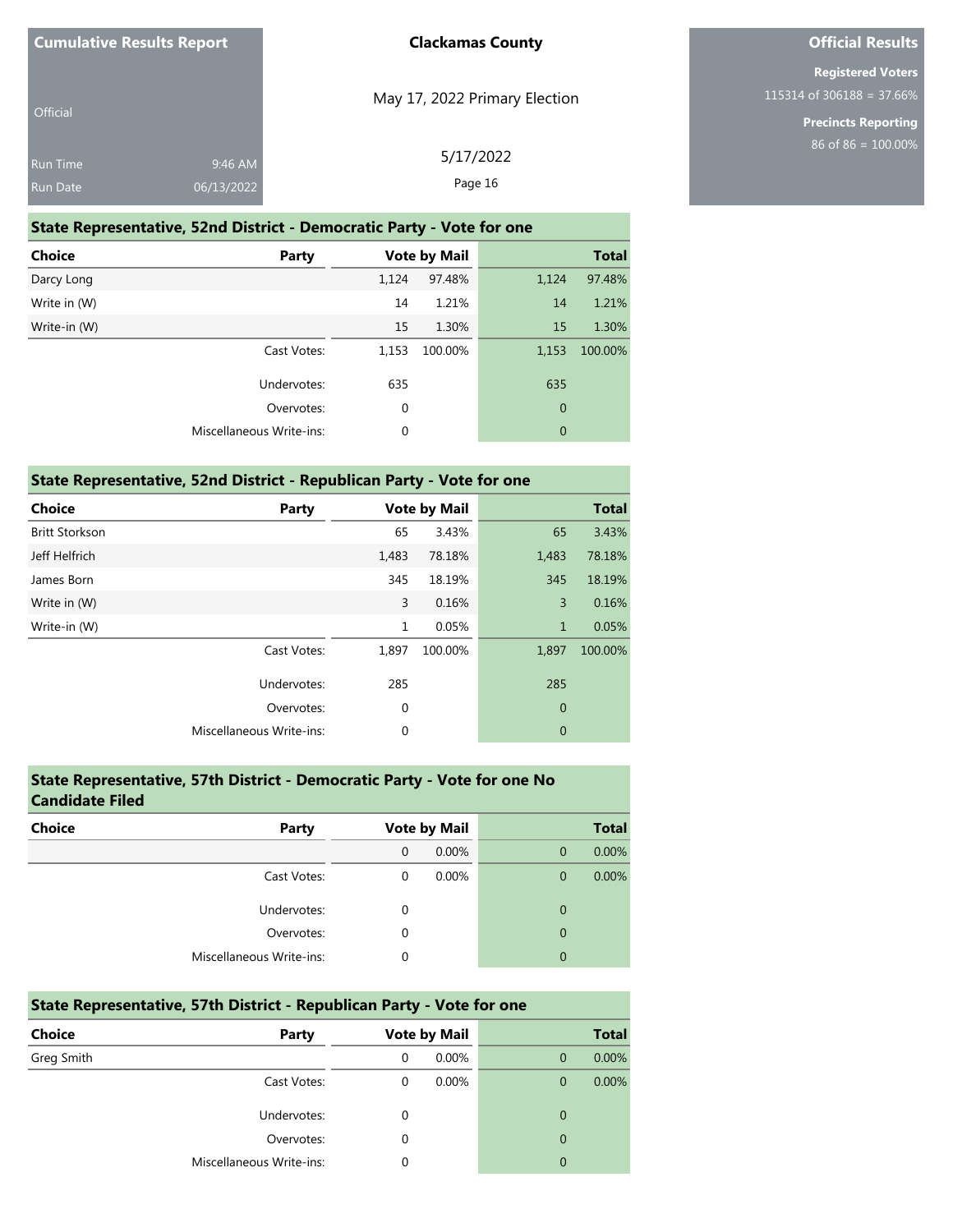| <b>Cumulative Results Report</b>   |                       | <b>Clackamas County</b>       |
|------------------------------------|-----------------------|-------------------------------|
| <b>Official</b>                    |                       | May 17, 2022 Primary Election |
| <b>Run Time</b><br><b>Run Date</b> | 9:46 AM<br>06/13/2022 | 5/17/2022<br>Page 17          |

#### **Commissioner of the Bureau of Labor and Industries (BOLI) - Nonpartisan Party - Vote for one**

| <b>Choice</b>          | Party                    |             | <b>Vote by Mail</b> |             | <b>Total</b> |
|------------------------|--------------------------|-------------|---------------------|-------------|--------------|
| Christina E Stephenson |                          | 43,347      | 46.65%              | 43,347      | 46.65%       |
| Cheri Helt             |                          | 16,578      | 17.84%              | 16,578      | 17.84%       |
| Chris Henry            |                          | 1,941       | 2.09%               | 1,941       | 2.09%        |
| Robert Neuman          |                          | 2,978       | 3.21%               | 2,978       | 3.21%        |
| Casey M Kulla          |                          | 13,097      | 14.10%              | 13,097      | 14.10%       |
| <b>Brent T Barker</b>  |                          | 13,270      | 14.28%              | 13,270      | 14.28%       |
| Aaron R Baca           |                          | 1,311       | 1.41%               | 1,311       | 1.41%        |
| Write in (W)           |                          | 292         | 0.31%               | 292         | 0.31%        |
| Write-in (W)           |                          | 103         | 0.11%               | 103         | 0.11%        |
|                        | Cast Votes:              | 92,917      | 100.00%             | 92,917      | 100.00%      |
|                        | Undervotes:              | 22,304      |                     | 22,304      |              |
|                        | Overvotes:               | 93          |                     | 93          |              |
|                        | Miscellaneous Write-ins: | $\mathbf 0$ |                     | $\mathbf 0$ |              |

### **Judge of the Supreme Court, Position 6 - Nonpartisan Party - Vote for one**

| <b>Choice</b><br>Party     |        | <b>Vote by Mail</b> |        | <b>Total</b> |
|----------------------------|--------|---------------------|--------|--------------|
| Roger J DeHoog - Incumbent | 59,711 | 98.17%              | 59,711 | 98.17%       |
| Write in (W)               | 770    | 1.27%               | 770    | 1.27%        |
| Write-in (W)               | 342    | 0.56%               | 342    | 0.56%        |
| Cast Votes:                | 60,823 | 100.00%             | 60,823 | 100.00%      |
| Undervotes:                | 54,486 |                     | 54,486 |              |
| Overvotes:                 | 5      |                     | 5      |              |
| Miscellaneous Write-ins:   | 0      |                     | 0      |              |
|                            |        |                     |        |              |

### **Judge of the Court of Appeals, Position 3 - Nonpartisan Party - Vote for one**

| <b>Choice</b>              | Party                    |        | <b>Vote by Mail</b> |        | <b>Total</b> |
|----------------------------|--------------------------|--------|---------------------|--------|--------------|
| Darleen Ortega - Incumbent |                          | 53,621 | 58.74%              | 53,621 | 58.74%       |
| Vance Day                  |                          | 37,466 | 41.04%              | 37,466 | 41.04%       |
| Write in (W)               |                          | 152    | 0.17%               | 152    | 0.17%        |
| Write-in (W)               |                          | 49     | 0.05%               | 49     | 0.05%        |
|                            | Cast Votes:              | 91.288 | 100.00%             | 91,288 | 100.00%      |
|                            | Undervotes:              | 23,998 |                     | 23,998 |              |
|                            | Overvotes:               | 28     |                     | 28     |              |
|                            | Miscellaneous Write-ins: | 0      |                     | 0      |              |

# **Official Results**

**Registered Voters** 115314 of 306188 = 37.66%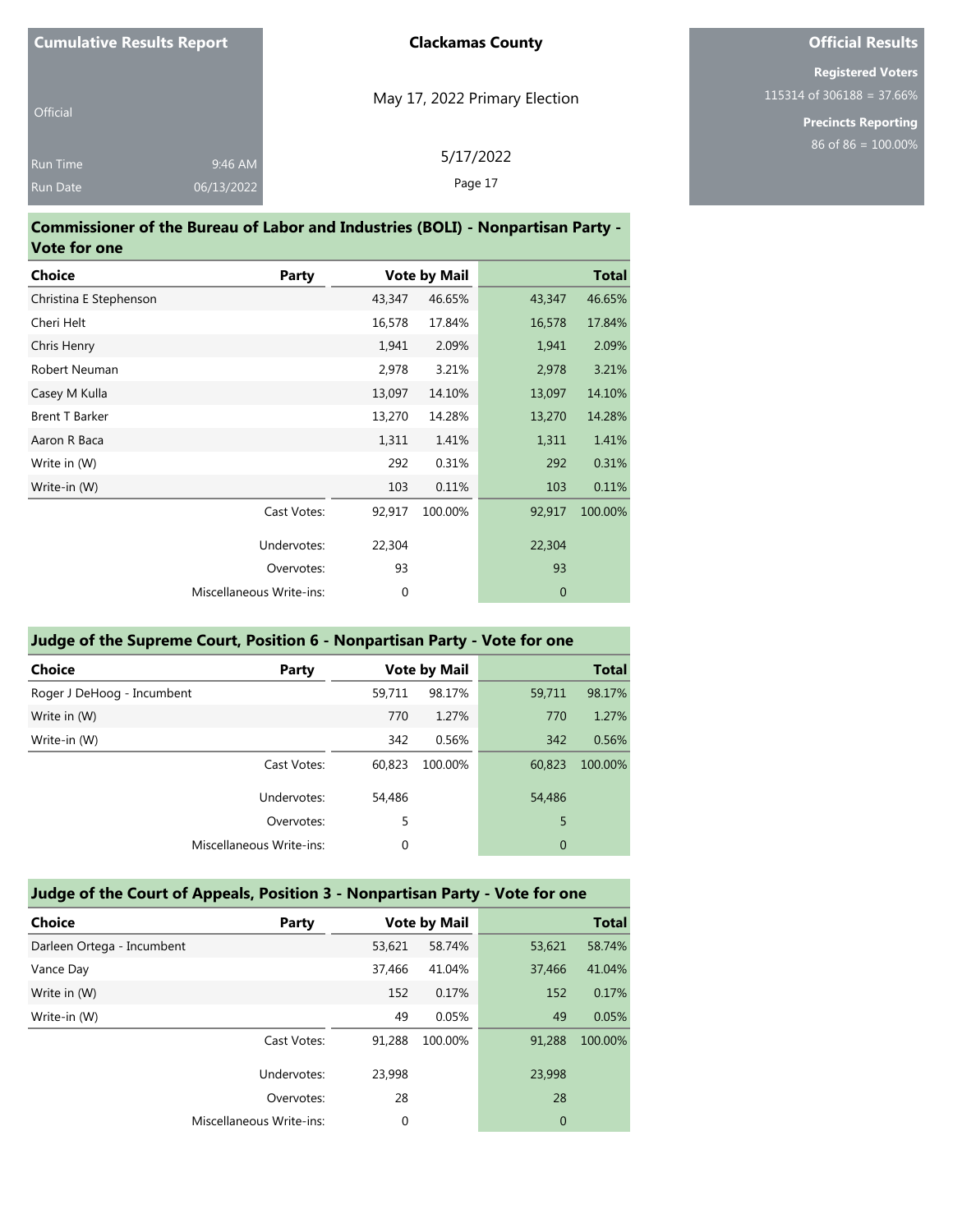| <b>Cumulative Results Report</b> |                       | <b>Clackamas County</b>       |
|----------------------------------|-----------------------|-------------------------------|
| <b>Official</b>                  |                       | May 17, 2022 Primary Election |
| <b>Run Time</b><br>Run Date      | 9:46 AM<br>06/13/2022 | 5/17/2022<br>Page 18          |

### **Judge of the Court of Appeals, Position 5 - Nonpartisan Party - Vote for one**

| <b>Choice</b>             | Party                    | <b>Vote by Mail</b> |         |        | <b>Total</b> |
|---------------------------|--------------------------|---------------------|---------|--------|--------------|
| Scott A Shorr - Incumbent |                          | 59,140              | 98.45%  | 59,140 | 98.45%       |
| Write in (W)              |                          | 635                 | 1.06%   | 635    | 1.06%        |
| Write-in (W)              |                          | 294                 | 0.49%   | 294    | 0.49%        |
|                           | Cast Votes:              | 60,069              | 100.00% | 60,069 | 100.00%      |
|                           | Undervotes:              | 55,236              |         | 55,236 |              |
|                           | Overvotes:               | 9                   |         | 9      |              |
|                           | Miscellaneous Write-ins: | 0                   |         | 0      |              |

| Judge of the Court of Appeals, Position 8 - Nonpartisan Party - Vote for one |                          |        |                     |                |              |  |
|------------------------------------------------------------------------------|--------------------------|--------|---------------------|----------------|--------------|--|
| <b>Choice</b>                                                                | Party                    |        | <b>Vote by Mail</b> |                | <b>Total</b> |  |
| Ramon A Pagan - Incumbent                                                    |                          | 58.455 | 98.44%              | 58,455         | 98.44%       |  |
| Write in (W)                                                                 |                          | 713    | 1.20%               | 713            | 1.20%        |  |
| Write-in (W)                                                                 |                          | 212    | 0.36%               | 212            | 0.36%        |  |
|                                                                              | Cast Votes:              | 59,380 | 100.00%             | 59,380         | 100.00%      |  |
|                                                                              | Undervotes:              | 55,929 |                     | 55,929         |              |  |
|                                                                              | Overvotes:               | 5      |                     | 5              |              |  |
|                                                                              | Miscellaneous Write-ins: | 0      |                     | $\overline{0}$ |              |  |

#### **Judge of the Circuit Court, 5th District, Position 4 - Nonpartisan Party - Vote for one**

| <b>Choice</b>             | <b>Party</b>                    |             | <b>Vote by Mail</b> |                | <b>Total</b> |
|---------------------------|---------------------------------|-------------|---------------------|----------------|--------------|
| Cody M Weston - Incumbent |                                 | 59,109      | 98.65%              | 59,109         | 98.65%       |
| Write in (W)              |                                 | 609         | 1.02%               | 609            | 1.02%        |
| Write-in (W)              |                                 | 199         | 0.33%               | 199            | 0.33%        |
|                           | Cast Votes:                     | 59.917      | 100.00%             | 59,917         | 100.00%      |
|                           | Undervotes:                     | 55,391      |                     | 55,391         |              |
|                           | Overvotes:                      | 6           |                     | 6              |              |
|                           | <b>Miscellaneous Write-ins:</b> | $\mathbf 0$ |                     | $\overline{0}$ |              |

# **Official Results**

**Registered Voters** 115314 of 306188 = 37.66%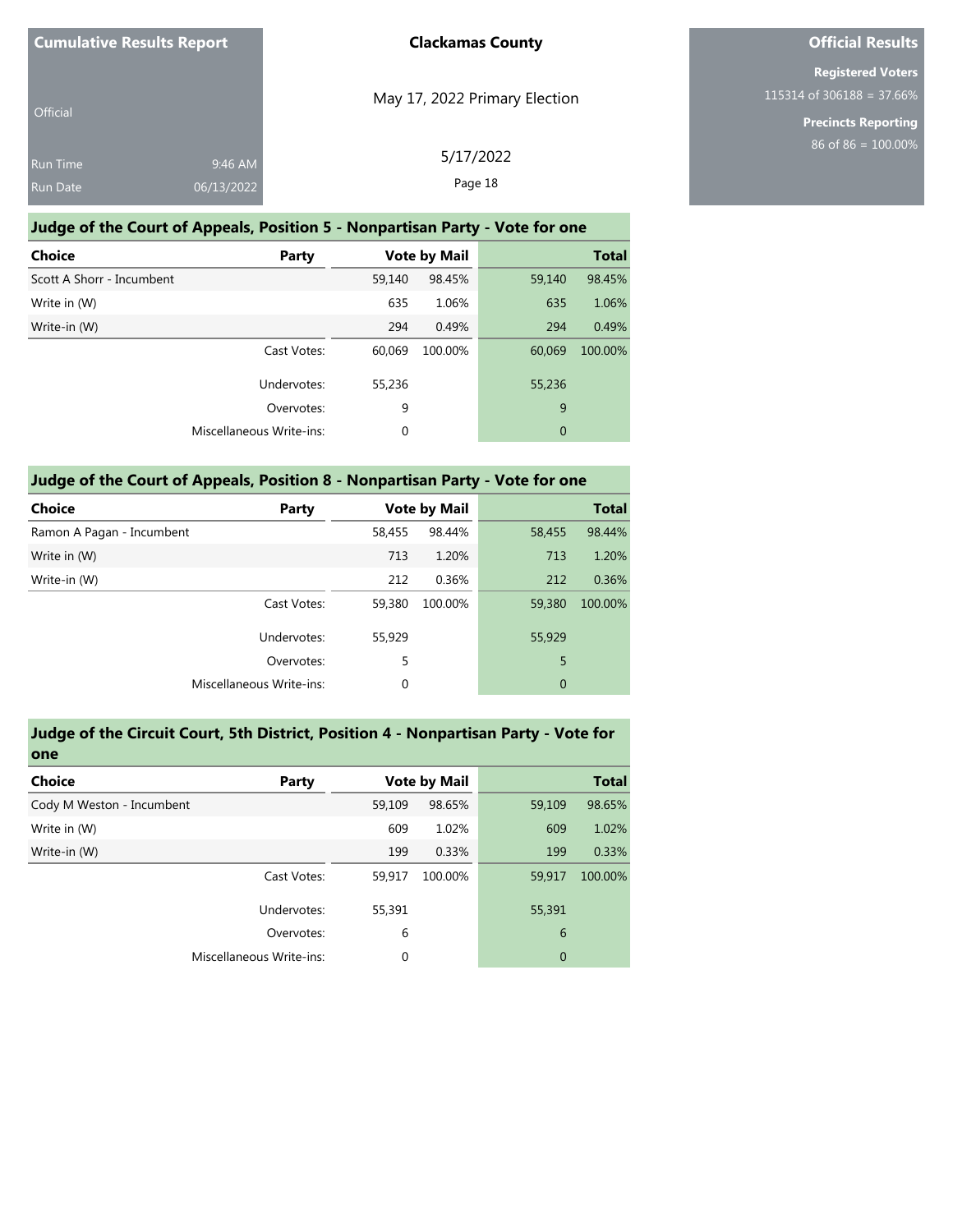| <b>Cumulative Results Report</b>   |                       | <b>Clackamas County</b>       |
|------------------------------------|-----------------------|-------------------------------|
| <b>Official</b>                    |                       | May 17, 2022 Primary Election |
| <b>Run Time</b><br><b>Run Date</b> | 9:46 AM<br>06/13/2022 | 5/17/2022<br>Page 19          |

#### **Judge of the Circuit Court, 5th District, Position 5 - Nonpartisan Party - Vote for one**

| <b>Choice</b><br>Party      |        | <b>Vote by Mail</b> |                | <b>Total</b> |
|-----------------------------|--------|---------------------|----------------|--------------|
| Katherine Weber - Incumbent | 57,384 | 98.49%              | 57,384         | 98.49%       |
| Write in (W)                | 677    | 1.16%               | 677            | 1.16%        |
| Write-in (W)                | 200    | 0.34%               | 200            | 0.34%        |
| Cast Votes:                 | 58,261 | 100.00%             | 58,261         | 100.00%      |
| Undervotes:                 | 57.051 |                     | 57,051         |              |
| Overvotes:                  | 2      |                     | $\overline{2}$ |              |
| Miscellaneous Write-ins:    | 0      |                     | $\mathbf 0$    |              |
|                             |        |                     |                |              |

#### **Judge of the Circuit Court, 5th District, Position 10 - Nonpartisan Party - Vote for one**

| <b>Choice</b><br><b>Party</b>  |        | <b>Vote by Mail</b> |                | <b>Total</b> |
|--------------------------------|--------|---------------------|----------------|--------------|
| Thomas J Rastetter - Incumbent | 57,526 | 98.61%              | 57,526         | 98.61%       |
| Write in (W)                   | 623    | 1.07%               | 623            | 1.07%        |
| Write-in (W)                   | 190    | 0.33%               | 190            | 0.33%        |
| Cast Votes:                    | 58,339 | 100.00%             | 58,339         | 100.00%      |
| Undervotes:                    | 56,973 |                     | 56,973         |              |
| Overvotes:                     | 2      |                     | $\overline{2}$ |              |
| Miscellaneous Write-ins:       | 0      |                     | $\mathbf 0$    |              |
|                                |        |                     |                |              |

# **County Commissioner, Position 2 - Nonpartisan Party - Vote for one Choice Party Vote by Mail Total** Bill Osburn 9,957 9.99% 9,957 9.99% Mark Robert Johnson 7,675 7.70% 7,675 7.70% Paul Savas 36,596 36.73% 36,596 36.73% Libra Forde 35,982 36.12% 35,982 36.12% Steve Frost 9,189 9.22% 9,189 9.22% Write in (W) 176 0.18% 176 0.18%

| Write in (W) |                          | 176    | 0.18%   | 176    | 0.18%   |
|--------------|--------------------------|--------|---------|--------|---------|
| Write-in (W) |                          | 53     | 0.05%   | 53     | 0.05%   |
|              | Cast Votes:              | 99.628 | 100.00% | 99,628 | 100.00% |
|              | Undervotes:              | 15,437 |         | 15,437 |         |
|              | Overvotes:               | 249    |         | 249    |         |
|              | Miscellaneous Write-ins: |        |         | 0      |         |

### **Official Results**

**Registered Voters** 115314 of 306188 = 37.66%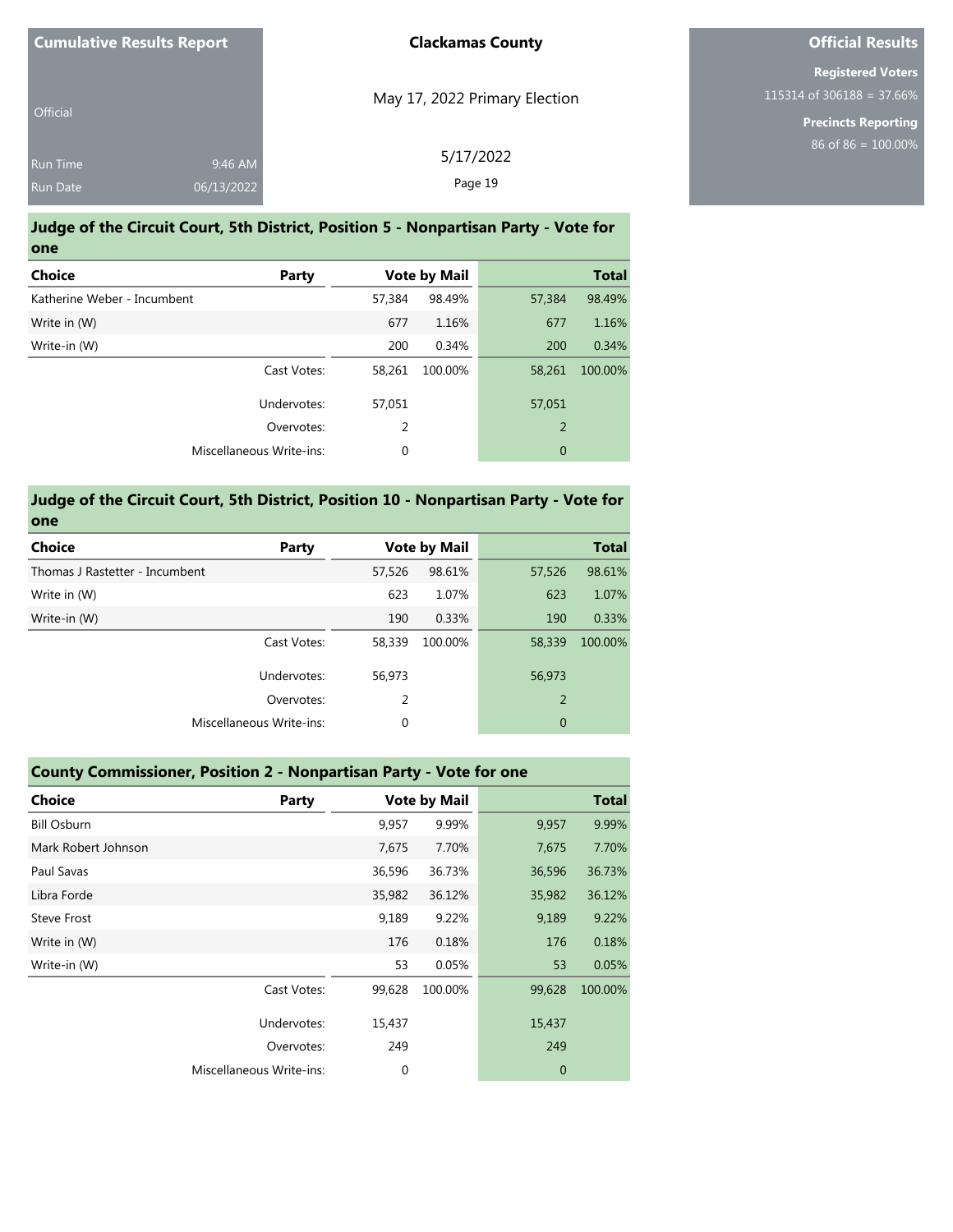| <b>Official</b> |            |  |
|-----------------|------------|--|
| <b>Run Time</b> | 9:46 AM    |  |
| <b>Run Date</b> | 06/13/2022 |  |

May 17, 2022 Primary Election

# **Official Results**

**Registered Voters** 115314 of 306188 = 37.66%

> **Precincts Reporting** 86 of 86 = 100.00%

| 5/17/2022 |  |
|-----------|--|
| Page 20   |  |

### **County Commissioner, Position 5 - Nonpartisan Party - Vote for one**

| <b>Choice</b>      | Party                           |        | <b>Vote by Mail</b> |              | <b>Total</b> |
|--------------------|---------------------------------|--------|---------------------|--------------|--------------|
| Dana Hindman-Allen |                                 | 13,009 | 13.37%              | 13,009       | 13.37%       |
| Ben West           |                                 | 35,481 | 36.47%              | 35,481       | 36.47%       |
| Evan D Geier       |                                 | 1,916  | 1.97%               | 1,916        | 1.97%        |
| Sonya Fischer      |                                 | 46,634 | 47.93%              | 46,634       | 47.93%       |
| Write in (W)       |                                 | 194    | 0.20%               | 194          | 0.20%        |
| Write-in (W)       |                                 | 58     | 0.06%               | 58           | 0.06%        |
|                    | Cast Votes:                     | 97,292 | 100.00%             | 97,292       | 100.00%      |
|                    | Undervotes:                     | 17,968 |                     | 17,968       |              |
|                    | Overvotes:                      | 54     |                     | 54           |              |
|                    | <b>Miscellaneous Write-ins:</b> | 0      |                     | $\mathbf{0}$ |              |

|  |  | County Assessor - Nonpartisan Party - Vote for one |
|--|--|----------------------------------------------------|
|--|--|----------------------------------------------------|

| <b>Choice</b>   | Party                    |        | <b>Vote by Mail</b> |              | <b>Total</b> |
|-----------------|--------------------------|--------|---------------------|--------------|--------------|
| Bronson W Rueda |                          | 60,133 | 98.92%              | 60,133       | 98.92%       |
| Write in (W)    |                          | 485    | 0.80%               | 485          | 0.80%        |
| Write-in (W)    |                          | 172    | 0.28%               | 172          | 0.28%        |
|                 | Cast Votes:              | 60,790 | 100.00%             | 60,790       | 100.00%      |
|                 | Undervotes:              | 54,519 |                     | 54,519       |              |
|                 | Overvotes:               | 5      |                     | 5            |              |
|                 | Miscellaneous Write-ins: | 0      |                     | $\mathbf{0}$ |              |
|                 |                          |        |                     |              |              |

| County Justice of the Peace - Nonpartisan Party - Vote for one |                          |        |                     |              |              |
|----------------------------------------------------------------|--------------------------|--------|---------------------|--------------|--------------|
| <b>Choice</b>                                                  | Party                    |        | <b>Vote by Mail</b> |              | <b>Total</b> |
| Karen Brisbin                                                  |                          | 52,953 | 98.82%              | 52,953       | 98.82%       |
| Write in (W)                                                   |                          | 478    | 0.89%               | 478          | 0.89%        |
| Write-in (W)                                                   |                          | 157    | 0.29%               | 157          | 0.29%        |
|                                                                | Cast Votes:              | 53,588 | 100.00%             | 53,588       | 100.00%      |
|                                                                | Undervotes:              | 52,850 |                     | 52,850       |              |
|                                                                | Overvotes:               | 3      |                     | 3            |              |
|                                                                | Miscellaneous Write-ins: | 0      |                     | $\mathbf{0}$ |              |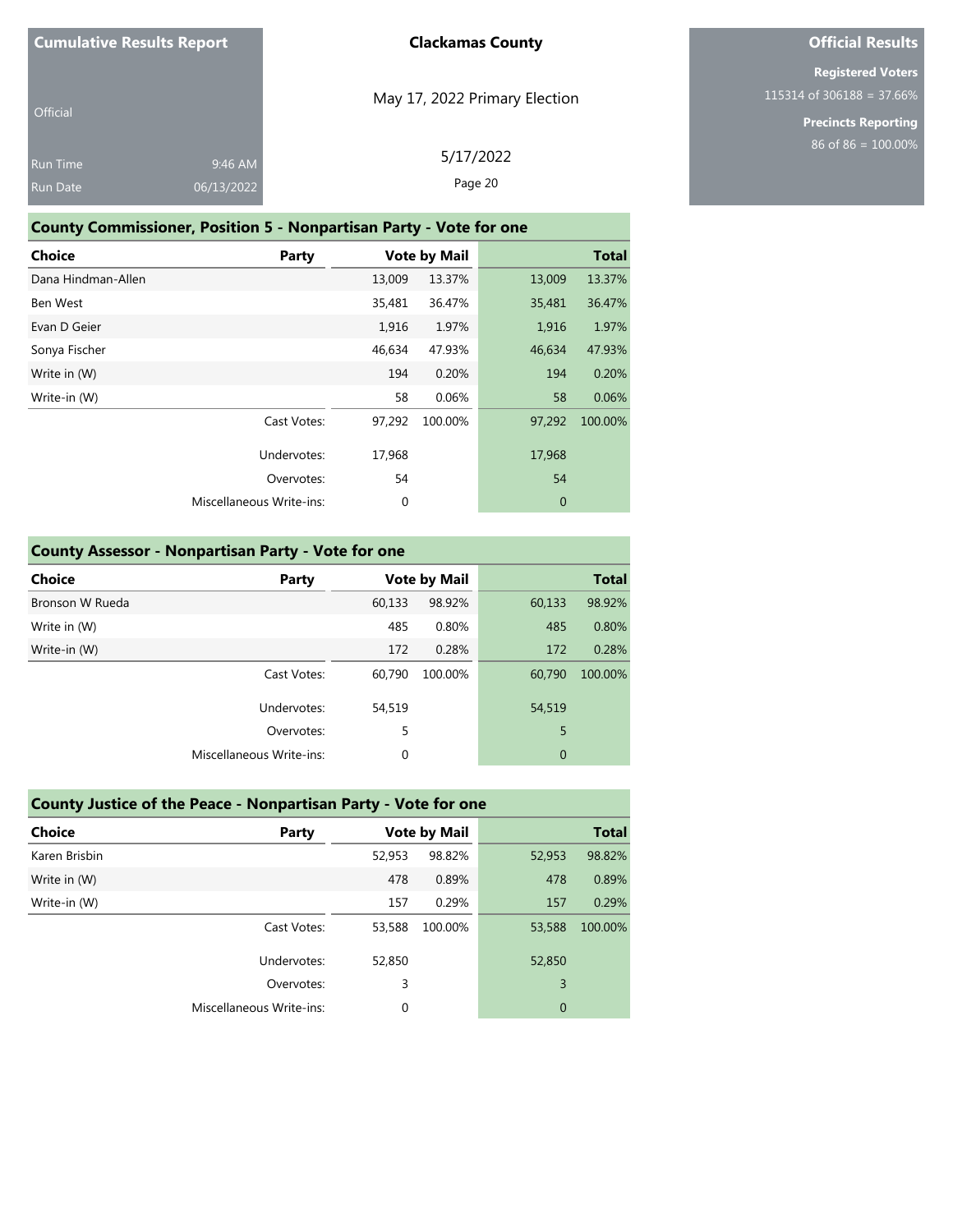| Official        |            |  |
|-----------------|------------|--|
| <b>Run Time</b> | 9:46 AM    |  |
| <b>Run Date</b> | 06/13/2022 |  |

# May 17, 2022 Primary Election

5/17/2022 Page 21

# **Official Results**

**Registered Voters** 115314 of 306188 = 37.66%

> **Precincts Reporting** 86 of 86 = 100.00%

| City of Portland, Auditor - Nonpartisan Party - Vote for one |          |                     |                |              |
|--------------------------------------------------------------|----------|---------------------|----------------|--------------|
| Choice<br><b>Party</b>                                       |          | <b>Vote by Mail</b> |                | <b>Total</b> |
| Simone Rede                                                  | 138      | 73.02%              | 138            | 73.02%       |
| <b>Brian Setzler</b>                                         | 51       | 26.98%              | 51             | 26.98%       |
| Cast Votes:                                                  | 189      | 100.00%             | 189            | 100.00%      |
| Undervotes:                                                  | 75       |                     | 75             |              |
| Overvotes:                                                   | $\Omega$ |                     | $\overline{0}$ |              |
| Miscellaneous Write-ins:                                     | 0        |                     | $\overline{0}$ |              |
|                                                              |          |                     |                |              |

### **City of Portland, Commissioner Position 2 - Nonpartisan Party - Vote for one**

| <b>Choice</b>                | Party       |                | <b>Vote by Mail</b> |                | <b>Total</b> |
|------------------------------|-------------|----------------|---------------------|----------------|--------------|
| Dan Ryan                     |             | 130            | 54.85%              | 130            | 54.85%       |
| Michael Simpson              |             | $\overline{2}$ | 0.84%               | 2              | 0.84%        |
| Renee Stephens               |             | 12             | 5.06%               | 12             | 5.06%        |
| Sophie Sumney-Koivisto       |             | 2              | 0.84%               | $\overline{2}$ | 0.84%        |
| Alanna (AJ) McCreary         |             | 36             | 15.19%              | 36             | 15.19%       |
| Avraham Cox [Tower Way]      |             | $\mathbf{1}$   | 0.42%               | $\mathbf{1}$   | 0.42%        |
| Steven B Cox [Mohawk Avenue] |             | 9              | 3.80%               | 9              | 3.80%        |
| Chris Brummer                |             | 4              | 1.69%               | $\overline{4}$ | 1.69%        |
| Sandeep Bali                 |             | 40             | 16.88%              | 40             | 16.88%       |
| Write in (W)                 |             | $\mathbf{1}$   | 0.42%               | 1              | 0.42%        |
|                              | Cast Votes: | 237            | 100.00%             | 237            | 100.00%      |
|                              | Undervotes: | 26             |                     | 26             |              |
|                              | Overvotes:  | 1              |                     | $\mathbf{1}$   |              |
| Miscellaneous Write-ins:     |             | 0              |                     | $\mathbf{0}$   |              |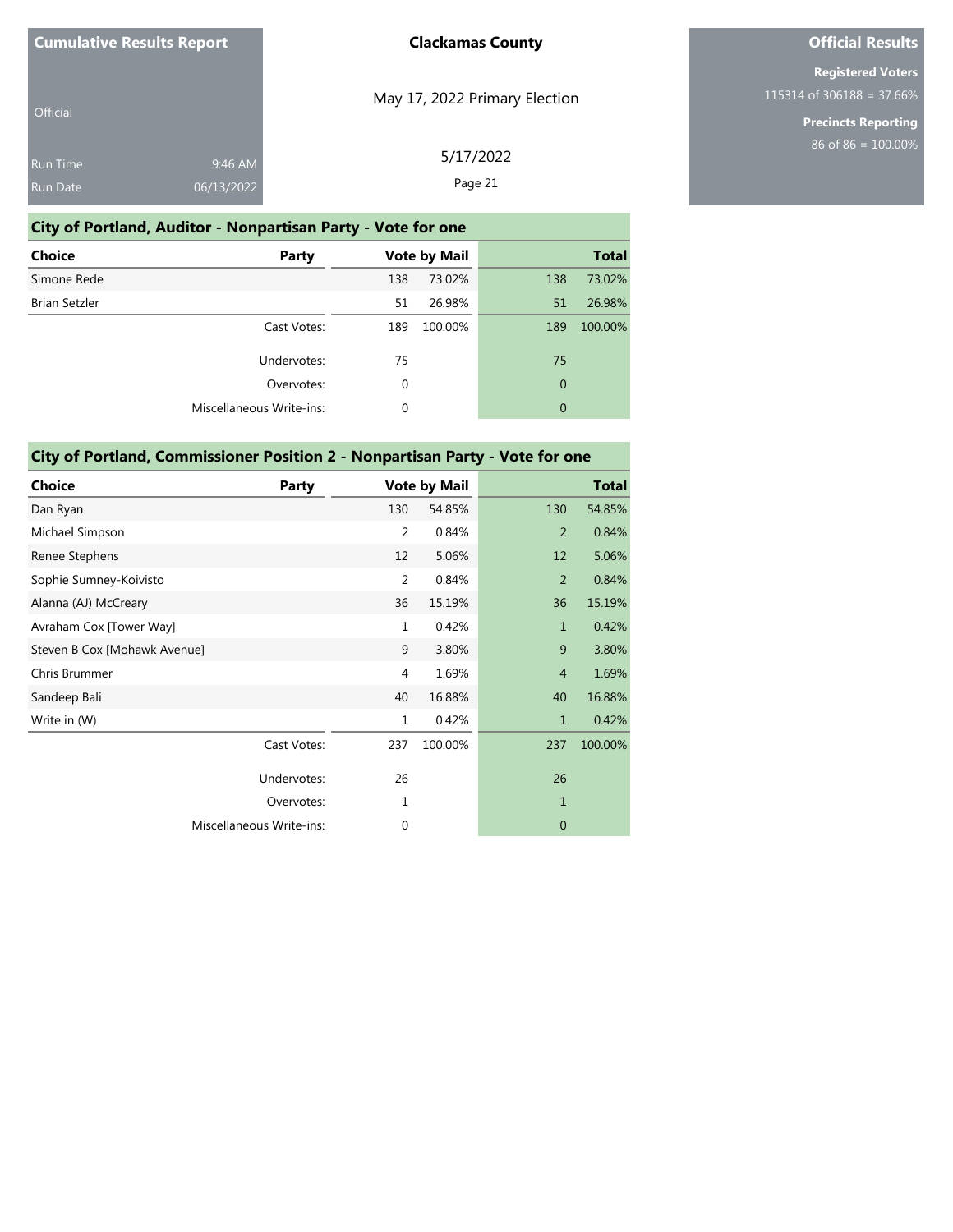| Official        |            |  |
|-----------------|------------|--|
| <b>Run Time</b> | 9:46 AM    |  |
| <b>Run Date</b> | 06/13/2022 |  |

# May 17, 2022 Primary Election

5/17/2022 Page 22

# **Official Results**

**Registered Voters** 115314 of 306188 = 37.66%

|                    | <b>City of Portland, Commissioner Position 3 - Nonpartisan Party - Vote for one</b> |                |                     |              |              |
|--------------------|-------------------------------------------------------------------------------------|----------------|---------------------|--------------|--------------|
| <b>Choice</b>      | <b>Party</b>                                                                        |                | <b>Vote by Mail</b> |              | <b>Total</b> |
| Peggy Sue Owens    |                                                                                     | 2              | 0.80%               | 2            | 0.80%        |
| Karellen Stephens  |                                                                                     | $\mathbf{1}$   | 0.40%               | $\mathbf{1}$ | 0.40%        |
| Chad Leisey        |                                                                                     | $\mathbf{1}$   | 0.40%               | $\mathbf{1}$ | 0.40%        |
| Dale Hardt         |                                                                                     | 6              | 2.40%               | 6            | 2.40%        |
| Jo Ann Hardesty    |                                                                                     | 44             | 17.60%              | 44           | 17.60%       |
| Joseph Whitcomb    |                                                                                     | 6              | 2.40%               | 6            | 2.40%        |
| Jeffrey A Wilebski |                                                                                     | $\overline{3}$ | 1.20%               | 3            | 1.20%        |
| Vadim Mozyrsky     |                                                                                     | 50             | 20.00%              | 50           | 20.00%       |
| Rene Gonzalez      |                                                                                     | 127            | 50.80%              | 127          | 50.80%       |
| Kim Kasch          |                                                                                     | 3              | 1.20%               | 3            | 1.20%        |
| Ed Baker           |                                                                                     | 6              | 2.40%               | 6            | 2.40%        |
| Write in (W)       |                                                                                     | $\mathbf{1}$   | 0.40%               | $\mathbf{1}$ | 0.40%        |
|                    | Cast Votes:                                                                         | 250            | 100.00%             | 250          | 100.00%      |
|                    | Undervotes:                                                                         | 13             |                     | 13           |              |
|                    | Overvotes:                                                                          | 1              |                     | $\mathbf{1}$ |              |
|                    | <b>Miscellaneous Write-ins:</b>                                                     | $\mathbf 0$    |                     | $\mathbf{0}$ |              |

| Metro Council President - Nonpartisan Party - Vote for one |                          |        |                     |             |              |
|------------------------------------------------------------|--------------------------|--------|---------------------|-------------|--------------|
| <b>Choice</b>                                              | Party                    |        | <b>Vote by Mail</b> |             | <b>Total</b> |
| Gregory A Horner                                           |                          | 6,227  | 9.67%               | 6,227       | 9.67%        |
| Lynn Peterson                                              |                          | 32,091 | 49.83%              | 32,091      | 49.83%       |
| Alisa Pyszka                                               |                          | 19,703 | 30.60%              | 19,703      | 30.60%       |
| Gary Lyndon Dye                                            |                          | 6,164  | 9.57%               | 6,164       | 9.57%        |
| Write in (W)                                               |                          | 162    | 0.25%               | 162         | 0.25%        |
| Write-in (W)                                               |                          | 52     | 0.08%               | 52          | 0.08%        |
|                                                            | Cast Votes:              | 64,399 | 100.00%             | 64,399      | 100.00%      |
|                                                            | Undervotes:              | 15,634 |                     | 15,634      |              |
|                                                            | Overvotes:               | 15     |                     | 15          |              |
|                                                            | Miscellaneous Write-ins: | 0      |                     | $\mathbf 0$ |              |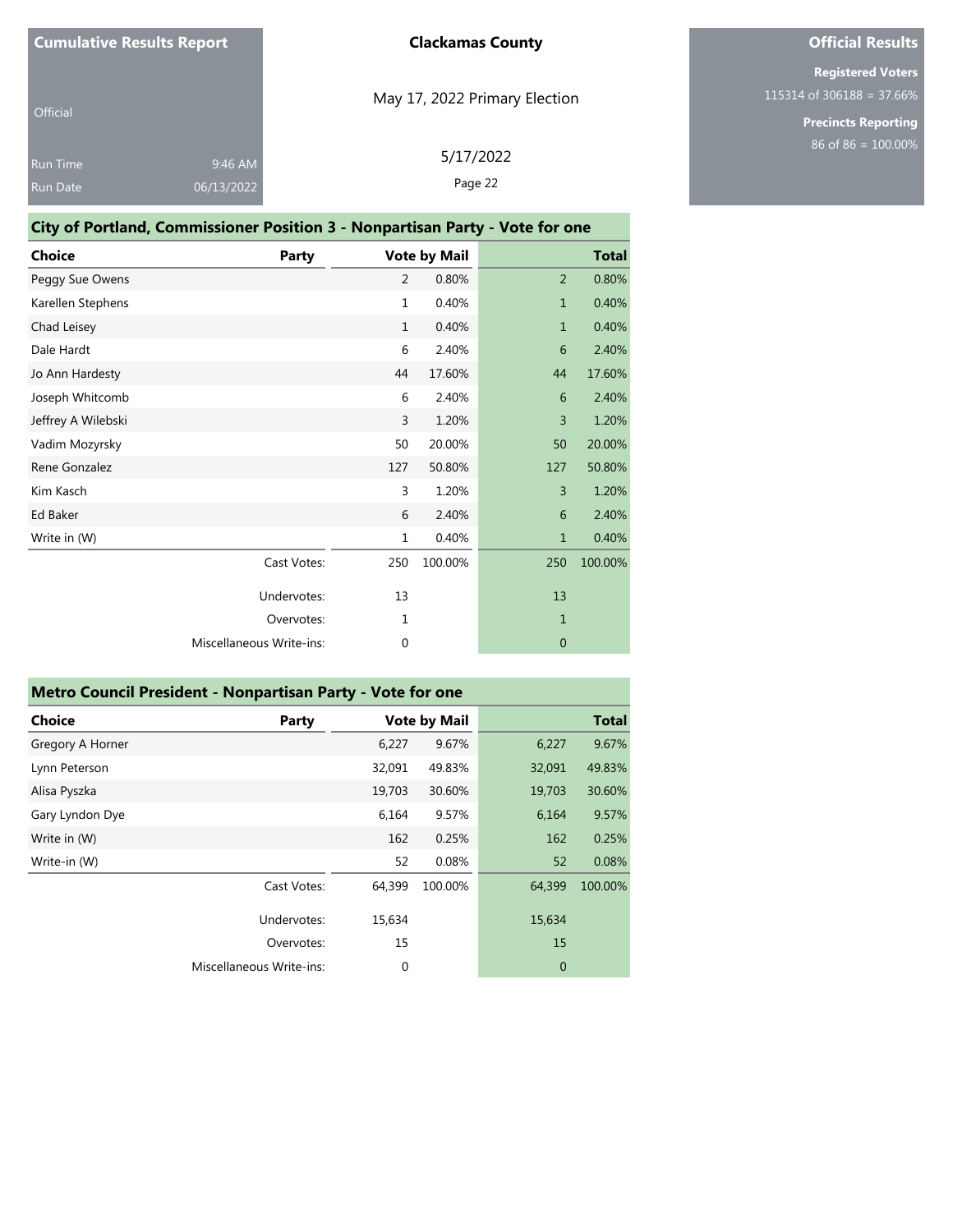| <b>Cumulative Results Report</b> |  |
|----------------------------------|--|
|                                  |  |

# **Official Results**

**Registered Voters** 115314 of 306188 = 37.66%

> **Precincts Reporting** 86 of 86 = 100.00%

| Official        |            | May 17, 2022 Primary Election |
|-----------------|------------|-------------------------------|
| <b>Run Time</b> | 9:46 AM    | 5/17/2022                     |
| <b>Run Date</b> | 06/13/2022 | Page 23                       |

### **Metro Auditor - Nonpartisan Party - Vote for one**

| <b>Choice</b><br>Party   |             | <b>Vote by Mail</b> |             | <b>Total</b> |
|--------------------------|-------------|---------------------|-------------|--------------|
| <b>Brian Evans</b>       | 42,583      | 99.03%              | 42,583      | 99.03%       |
| Write in (W)             | 308         | 0.72%               | 308         | 0.72%        |
| Write-in (W)             | 111         | 0.26%               | 111         | 0.26%        |
| Cast Votes:              | 43,002      | 100.00%             | 43,002      | 100.00%      |
| Undervotes:              | 37,045      |                     | 37,045      |              |
| Overvotes:               | 1           |                     | 1           |              |
| Miscellaneous Write-ins: | $\mathbf 0$ |                     | $\mathbf 0$ |              |

| Metro Councilor, District 1 - Nonpartisan Party - Vote for one |                          |       |                     |                |              |  |  |
|----------------------------------------------------------------|--------------------------|-------|---------------------|----------------|--------------|--|--|
| <b>Choice</b>                                                  | Party                    |       | <b>Vote by Mail</b> |                | <b>Total</b> |  |  |
| Ashton Simpson                                                 |                          | 1.923 | 97.52%              | 1,923          | 97.52%       |  |  |
| Write in (W)                                                   |                          | 30    | 1.52%               | 30             | 1.52%        |  |  |
| Write-in (W)                                                   |                          | 19    | 0.96%               | 19             | 0.96%        |  |  |
|                                                                | Cast Votes:              | 1.972 | 100.00%             | 1.972          | 100.00%      |  |  |
|                                                                | Undervotes:              | 2,562 |                     | 2,562          |              |  |  |
|                                                                | Overvotes:               | 0     |                     | $\overline{0}$ |              |  |  |
|                                                                | Miscellaneous Write-ins: | 0     |                     | $\mathbf{0}$   |              |  |  |

### **Metro Councilor, District 2 - Nonpartisan Party - Vote for one**

| <b>Choice</b>   | Party                    | <b>Vote by Mail</b> |         |             | <b>Total</b> |
|-----------------|--------------------------|---------------------|---------|-------------|--------------|
| Christine Lewis |                          | 37,507              | 70.37%  | 37,507      | 70.37%       |
| Mei Wong        |                          | 15,565              | 29.20%  | 15,565      | 29.20%       |
| Write in (W)    |                          | 180                 | 0.34%   | 180         | 0.34%        |
| Write-in (W)    |                          | 47                  | 0.09%   | 47          | 0.09%        |
|                 | Cast Votes:              | 53.299              | 100.00% | 53,299      | 100.00%      |
|                 | Undervotes:              | 15.082              |         | 15,082      |              |
|                 | Overvotes:               | 22                  |         | 22          |              |
|                 | Miscellaneous Write-ins: | $\mathbf 0$         |         | $\mathbf 0$ |              |
|                 |                          |                     |         |             |              |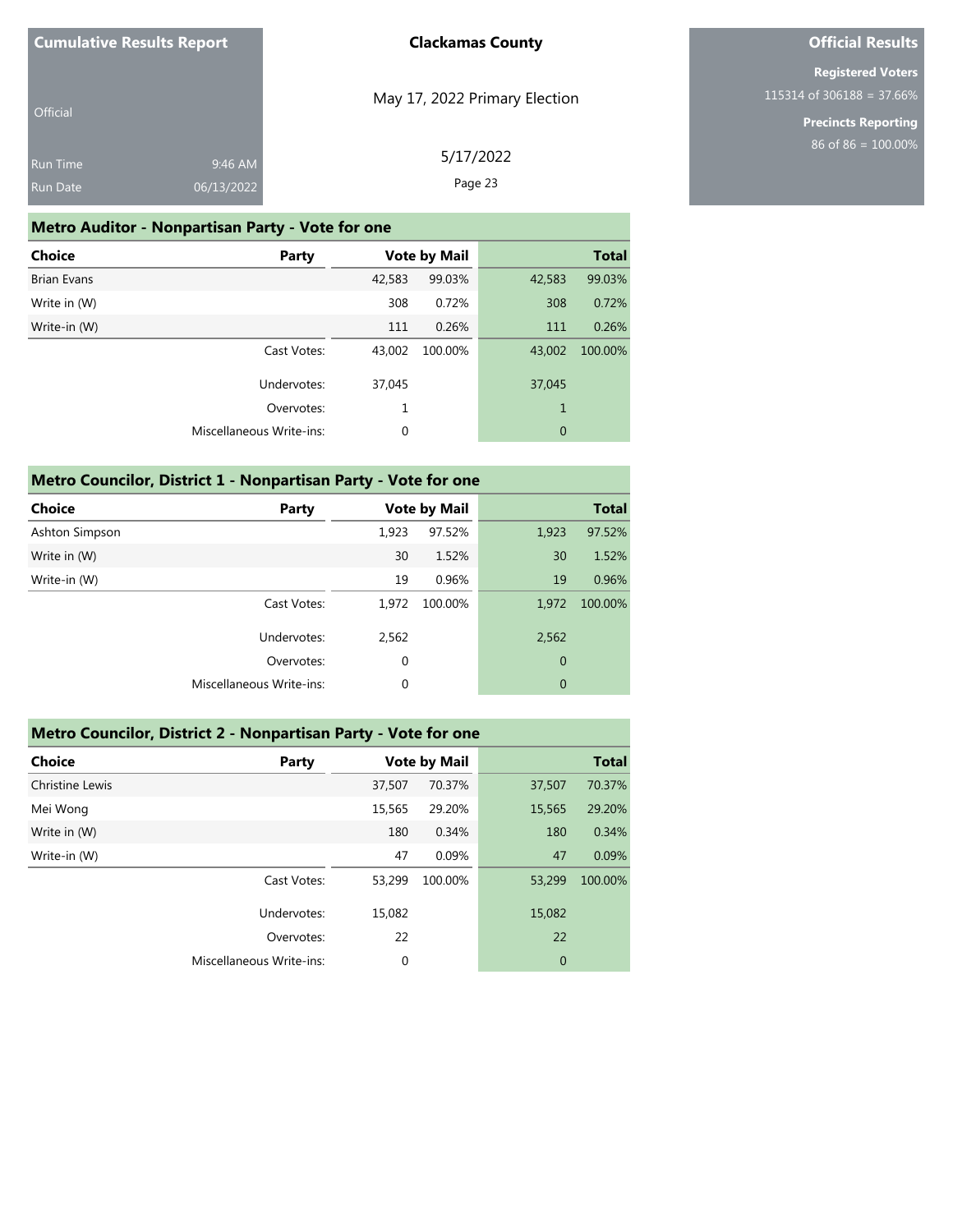|  | <b>Cumulative Results Report</b> |
|--|----------------------------------|
|--|----------------------------------|

| <b>Official</b> |            |
|-----------------|------------|
| <b>Run Time</b> | 9:46 AM    |
| <b>Run Date</b> | 06/13/2022 |

# May 17, 2022 Primary Election

# **Official Results**

**Registered Voters** 115314 of 306188 = 37.66%

> **Precincts Reporting** 86 of 86 = 100.00%

| /17/2022 |
|----------|
|          |

Page 24

| Proposed Hoodland Park District, Director - Nonpartisan Party - Vote for five |  |
|-------------------------------------------------------------------------------|--|
|-------------------------------------------------------------------------------|--|

| <b>Choice</b>           | Party                    |                | <b>Vote by Mail</b> |                | <b>Total</b> |
|-------------------------|--------------------------|----------------|---------------------|----------------|--------------|
| Heather Ostrander       |                          | 453            | 10.67%              | 453            | 10.67%       |
| Regina Lythgoe          |                          | 649            | 15.28%              | 649            | 15.28%       |
| Dannelle Wolfe          |                          | 522            | 12.29%              | 522            | 12.29%       |
| Robb Courtney           |                          | 688            | 16.20%              | 688            | 16.20%       |
| <b>Brittany Kintigh</b> |                          | 581            | 13.68%              | 581            | 13.68%       |
| <b>Becky Fortune</b>    |                          | 649            | 15.28%              | 649            | 15.28%       |
| Bri Dittlinger          |                          | 496            | 11.68%              | 496            | 11.68%       |
| Write in (W)            |                          | 81             | 1.91%               | 81             | 1.91%        |
| Write in 2 (W)          |                          | 23             | 0.54%               | 23             | 0.54%        |
| Write in 3 (W)          |                          | 19             | 0.45%               | 19             | 0.45%        |
| Write in 4 (W)          |                          | 15             | 0.35%               | 15             | 0.35%        |
| Write in 5 (W)          |                          | 14             | 0.33%               | 14             | 0.33%        |
| Write-in (W)            |                          | 19             | 0.45%               | 19             | 0.45%        |
| Write-in 2 (W)          |                          | $\,6\,$        | 0.14%               | 6              | 0.14%        |
| Write-in 3 (W)          |                          | $\overline{4}$ | 0.09%               | $\overline{4}$ | 0.09%        |
| Write-in 4 (W)          |                          | $\overline{4}$ | 0.09%               | $\overline{4}$ | 0.09%        |
| Write-in 5 (W)          |                          | 3              | 0.07%               | 3              | 0.07%        |
| Write-in2 (W)           |                          | 6              | 0.14%               | 6              | 0.14%        |
| Write-in3 (W)           |                          | 6              | 0.14%               | 6              | 0.14%        |
| Write-in4 (W)           |                          | 5              | 0.12%               | 5              | 0.12%        |
| Write-in5 (W)           |                          | $\overline{4}$ | 0.09%               | $\overline{4}$ | 0.09%        |
|                         | Cast Votes:              | 4,247          | 100.00%             | 4,247          | 100.00%      |
|                         | Undervotes:              | 6,458          |                     | 6,458          |              |
|                         | Overvotes:               | $\overline{2}$ |                     | $\overline{2}$ |              |
|                         | Miscellaneous Write-ins: | $\mathbf 0$    |                     | $\mathbf{0}$   |              |

| <b>Measure 3-579 City of Oregon City - Nonpartisan Party</b> |       |                     |                |              |  |  |  |
|--------------------------------------------------------------|-------|---------------------|----------------|--------------|--|--|--|
| <b>Choice</b><br>Party                                       |       | <b>Vote by Mail</b> |                | <b>Total</b> |  |  |  |
| Yes                                                          | 1,347 | 16.18%              | 1,347          | 16.18%       |  |  |  |
| <b>No</b>                                                    | 6.979 | 83.82%              | 6.979          | 83.82%       |  |  |  |
| Cast Votes:                                                  | 8.326 | 100.00%             | 8,326          | 100.00%      |  |  |  |
| Undervotes:                                                  | 545   |                     | 545            |              |  |  |  |
| Overvotes:                                                   | 2     |                     | $\overline{2}$ |              |  |  |  |
| Miscellaneous Write-ins:                                     | 0     |                     | $\mathbf{0}$   |              |  |  |  |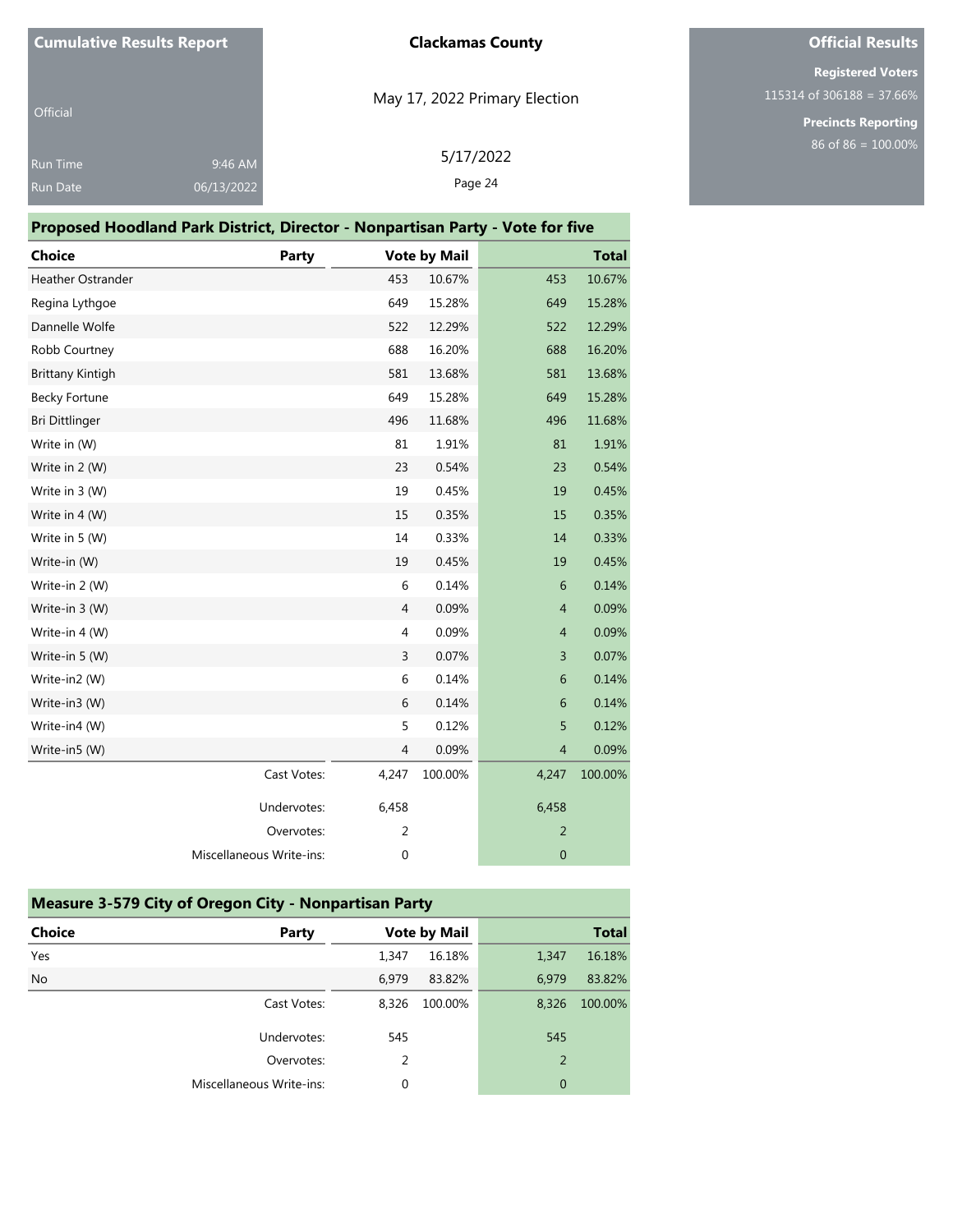| <b>Cumulative Results Report</b> |  |
|----------------------------------|--|
| Official                         |  |

May 17, 2022 Primary Election

**Clackamas County**

**Registered Voters** 115314 of 306188 = 37.66%

> **Precincts Reporting** 86 of 86 = 100.00%

**Official Results**

| ۷ | <br> |  |  |
|---|------|--|--|
|   |      |  |  |
|   |      |  |  |
|   |      |  |  |

| <b>Run Time</b><br><b>Run Date</b> | 9:46 AM<br>06/13/2022                                        | 5/17/2022<br>Page 25 |                     |       |              |  |  |
|------------------------------------|--------------------------------------------------------------|----------------------|---------------------|-------|--------------|--|--|
|                                    | <b>Measure 3-580 City of Oregon City - Nonpartisan Party</b> |                      |                     |       |              |  |  |
| <b>Choice</b>                      | Party                                                        |                      | <b>Vote by Mail</b> |       | <b>Total</b> |  |  |
| Yes                                |                                                              | 5,622                | 69.76%              | 5,622 | 69.76%       |  |  |
| <b>No</b>                          |                                                              | 2.437                | 30.24%              | 2.437 | 30.24%       |  |  |
|                                    | Cast Votes:                                                  | 8.059                | 100.00%             | 8,059 | 100.00%      |  |  |

| <b>0.</b> 000 | U,UJJ    |  |
|---------------|----------|--|
| 813           | 813      |  |
|               |          |  |
|               |          |  |
|               | 100.0070 |  |

| <b>Measure 3-583 City of Oregon City - Nonpartisan Party</b> |  |  |
|--------------------------------------------------------------|--|--|
|--------------------------------------------------------------|--|--|

| <b>Choice</b> | <b>Party</b>             | <b>Vote by Mail</b> |         |              | <b>Total</b> |
|---------------|--------------------------|---------------------|---------|--------------|--------------|
| Yes           |                          | 5,033               | 62.68%  | 5,033        | 62.68%       |
| <b>No</b>     |                          | 2,997               | 37.32%  | 2,997        | 37.32%       |
|               | Cast Votes:              | 8,030               | 100.00% | 8,030        | 100.00%      |
|               | Undervotes:              | 843                 |         | 843          |              |
|               | Overvotes:               | $\mathbf 0$         |         | $\mathbf{0}$ |              |
|               | Miscellaneous Write-ins: | 0                   |         | $\mathbf{0}$ |              |
|               |                          |                     |         |              |              |

| <b>Measure 34-309 City of Tualatin - Nonpartisan Party</b> |                                 |     |                     |                |         |
|------------------------------------------------------------|---------------------------------|-----|---------------------|----------------|---------|
| <b>Choice</b>                                              | Party                           |     | <b>Vote by Mail</b> | <b>Total</b>   |         |
| Yes                                                        |                                 | 462 | 52.38%              | 462            | 52.38%  |
| <b>No</b>                                                  |                                 | 420 | 47.62%              | 420            | 47.62%  |
|                                                            | Cast Votes:                     | 882 | 100.00%             | 882            | 100.00% |
|                                                            | Undervotes:                     | 77  |                     | 77             |         |
|                                                            | Overvotes:                      | 0   |                     | $\overline{0}$ |         |
|                                                            | <b>Miscellaneous Write-ins:</b> | 0   |                     | 0              |         |

| <b>Measure 3-582 City of West Linn - Nonpartisan Party</b> |  |  |
|------------------------------------------------------------|--|--|
|------------------------------------------------------------|--|--|

| <b>Choice</b> | <b>Party</b>                    |       | <b>Vote by Mail</b> |       | <b>Total</b> |
|---------------|---------------------------------|-------|---------------------|-------|--------------|
| Yes           |                                 | 5,928 | 66.57%              | 5,928 | 66.57%       |
| <b>No</b>     |                                 | 2,977 | 33.43%              | 2,977 | 33.43%       |
|               | Cast Votes:                     | 8,905 | 100.00%             | 8,905 | 100.00%      |
|               | Undervotes:                     | 553   |                     | 553   |              |
|               | Overvotes:                      | 2     |                     | 2     |              |
|               | <b>Miscellaneous Write-ins:</b> | 0     |                     | 0     |              |